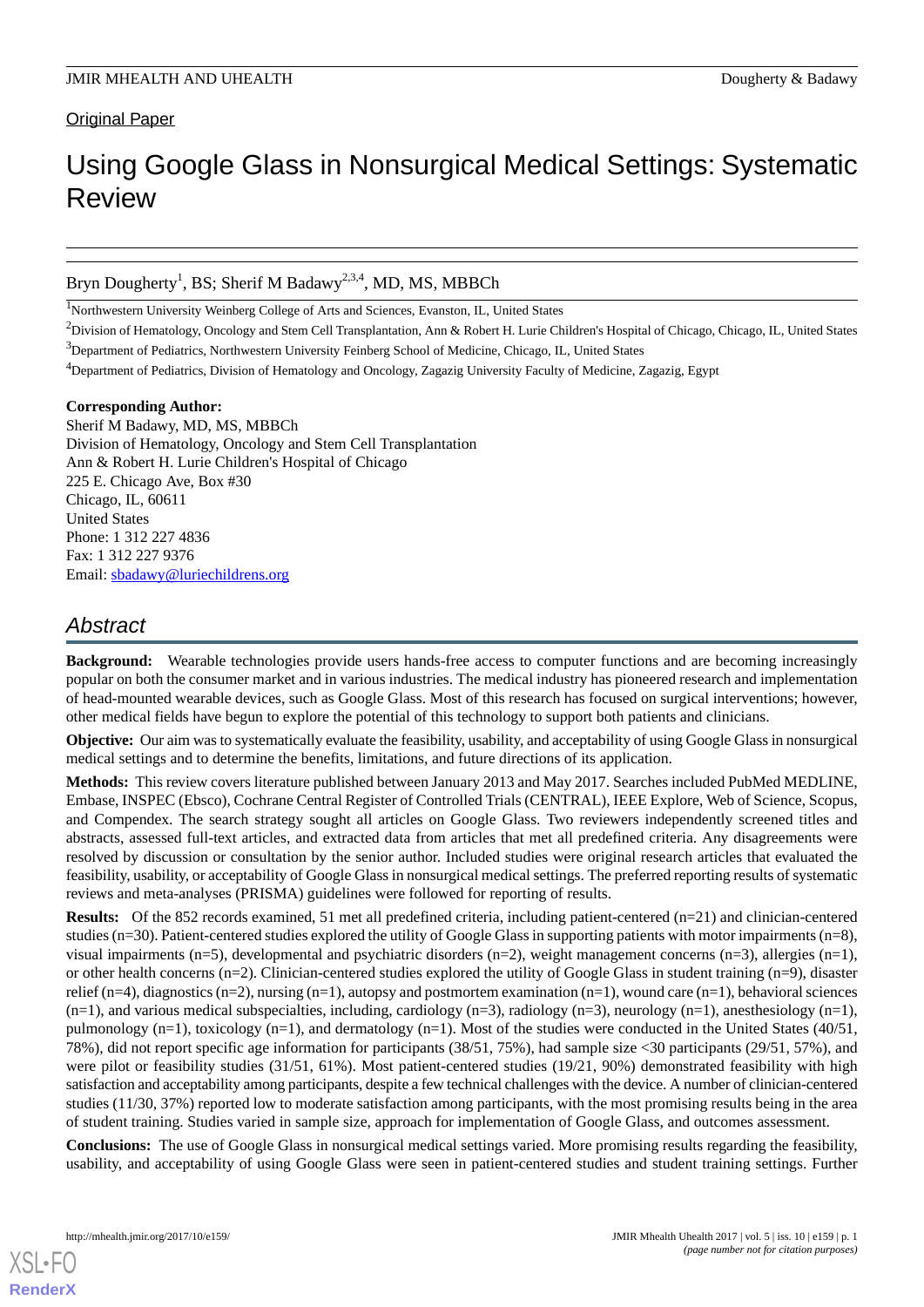research evaluating the efficacy and cost-effectiveness of Google Glass as an intervention to improve important clinical outcomes is warranted.

*(JMIR Mhealth Uhealth 2017;5(10):e159)* doi: **10.2196/mhealth.8671** 

### **KEYWORDS**

Google Glass; wearable; wearable device; head-mounted wearable device; non-surgical setting; non-surgical condition; medical setting; medical condition

# *Introduction*

Wearable technology is defined as any compact device, either in the form of a body sensor or head-mounted display, which provides a user information and allows user interaction via voice command or physical input [[1\]](#page-17-0). The purpose of these devices is to create convenient, portable, and hands-free access to computers, thus facilitating or enhancing everyday tasks. Many of these devices can perform the same functions as mobile phones and laptop computers, while also outperforming them with their sensory and scanning abilities [\[2](#page-17-1)]. Google Glass (Google, Inc.), often referred to as "Glass," which resembles standard eyeglasses, is one of the more well-known devices in this emerging field since its release in 2013 [[3\]](#page-17-2).

Google Glass has distinguished itself from other head-mounted or heads-up wearable devices by providing users with a comfortable, unobtrusive, wireless platform that runs the Android operating system and displays virtual or augmented reality with little obstruction to normal vision [\[3](#page-17-2)]. While it has not yet seen much success in the consumer market, various industries have taken an interest in the potential applications of a head-mounted, ubiquitous computer that could be used for a range of tasks, including recording and streaming videos, data transmission, telementoring in education, and teleconferences for professional collaboration [[3\]](#page-17-2). Health care is one such industry that has pioneered research investigating how Google Glass could be leveraged to support both clinicians and patients.

Surgeons were among the first in the medical industry to incorporate Google Glass into their work. As a hands-free device that can react to voice commands, eye movements, and simple gestures, it is particularly attractive in environments where both hands are generally occupied with surgical tasks and maintaining sterility is of upmost importance [[4\]](#page-18-0). In a recent systematic review, Davis and Rosenfield reported an overall positive impact of using Google Glass in surgical settings with data to support the feasibility and acceptability of its use for medical care, surgical skills training, medical documentation, and patient safety [\[4](#page-18-0)]. Many other specialties in medicine have followed the lead of the surgical field and conducted their own studies to assess the feasibility of using Google Glass in nonsurgical medical settings.

While Google Glass is an exciting technology with a number of promising applications in medicine, it remains unclear which applications are most worth pursuing, what potential limitations are associated with its use, and the extent to which patients and clinicians might benefit from its use. The objectives of this review are to systematically evaluate the most recent evidence for the feasibility, usability, and acceptability of using Google

Glass in nonsurgical settings, and determine its potential benefits, limitations, and future directions in these settings.

# *Methods*

We followed the guidelines for the Preferred Reporting Items for Systematic Reviews and Meta-Analyses (PRISMA) in the reporting of evidence across the studies we reviewed ([Multimedia Appendix 1](#page-17-3)) [\[5](#page-18-1)].

### **Article Retrieval**

A librarian collaboratively developed the search strategies with the senior author (SB) and ran searches in the following databases in November 2015: PubMed MEDLINE, Embase, INSPEC (Ebsco), Cochrane Central Register of Controlled Trials (CENTRAL) on the Wiley platform, IEEE Explore, Web of Science, Scopus, and Compendex. An updated search of all databases was run in January 2017 to look for additional articles. Search strategies for all databases except MEDLINE were adapted from the PubMed MEDLINE strategy. All databases were searched back to 2013, when Google Glass was first released. No language limits were applied. The search strategy specified keywords related to Google Glass. We also reviewed the search strategies of previous studies to include additional terms. See [Multimedia Appendix 2](#page-17-4) for complete search strategies in each database. An additional hand-search of related themes in the *Journal of Medical Internet Research* was also conducted. We also attempted to identify additional studies by searching the reference lists of key studies and relevant systematic reviews.

### **Study Selection**

The inclusion criteria were as follows: (1) original research articles, (2) studies that were either randomized controlled trials, quasi-experimental studies, or pilot/feasibility studies (including single arm, pre-posttest), (3) Google Glass interventions, (4) nonsurgical study settings, and (5) clinical, usability, feasibility, and/or acceptability as primary or secondary outcome. The exclusion criteria included (1) technology-based interventions other than Google Glass, (2) surgical study settings, and (3) articles with more technical description of Google Glass but no clinical, usability, feasibility, and/or acceptability outcomes.

### **Data Extraction and Analysis**

We used a standardized form for data extraction. Data items in the extraction form included the following: first author's name, publication year, country, condition or disease focus of the study, purpose of the study, description of how Google Glass was used in the study as an intervention, participants' age (when available), study design, study setting, duration of the study, and other study considerations. Two authors coded all included

```
XSL•FO
RenderX
```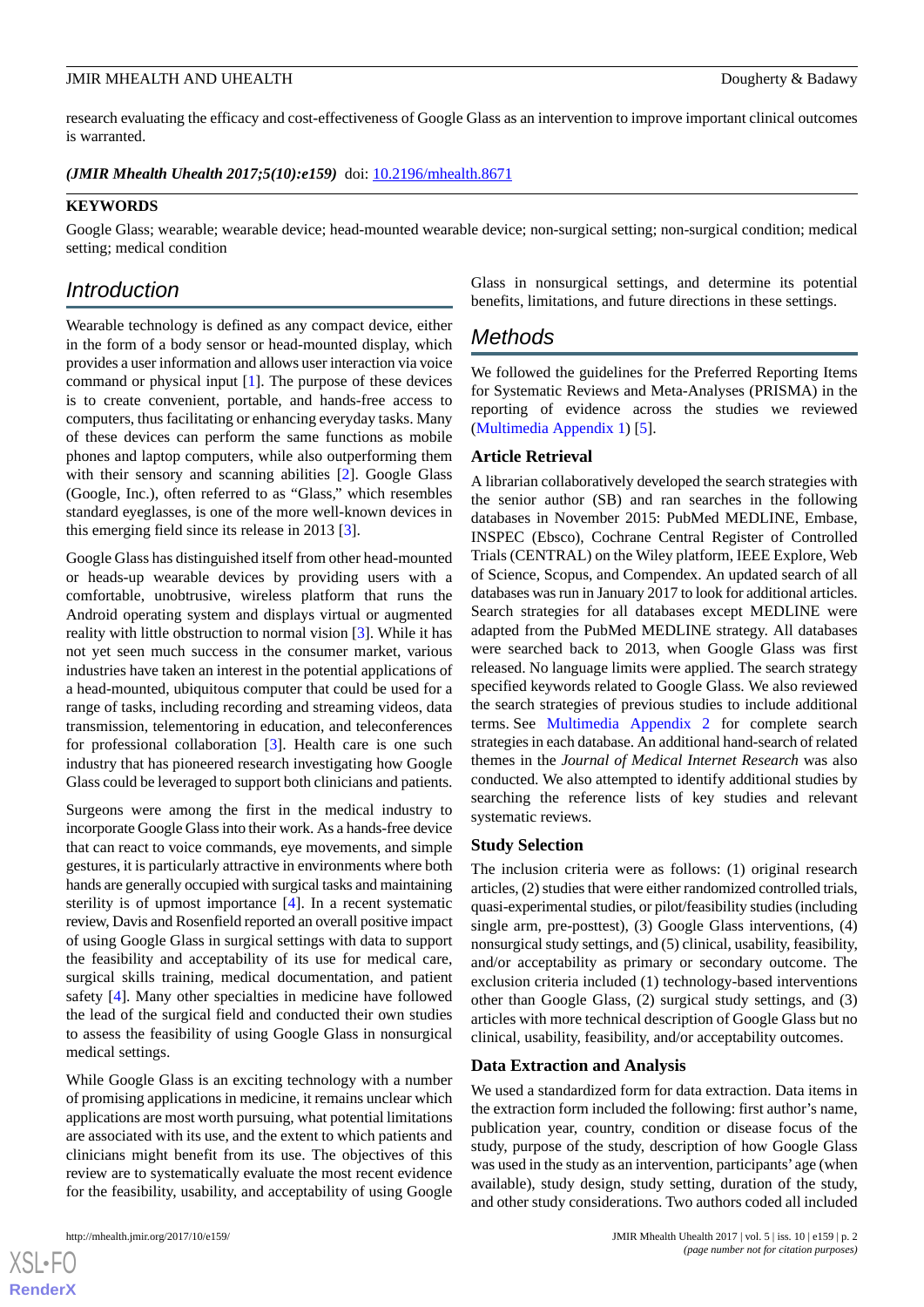articles individually. Disagreements were resolved by discussion or by consultation with the senior author (SB), if needed. Quantitative and qualitative data analyses were conducted.

# *Results*

### **Literature Search**

The literature search identified 852 references [\(Figure 1](#page-4-0)), and 498 individual full articles were retrieved. A total of 51 articles met all inclusion criteria. Some of the interventions (21/51, 41%) studied the potential of Google Glass in aiding patients with a variety of conditions  $[6-26]$  $[6-26]$  $[6-26]$ , while the majority (30/51, 59%) studied its potential uses in assisting health care professionals in their work [\[27](#page-19-1)-[56\]](#page-20-0). The patient-focused studies aimed to help individuals with motor impairments (8/21, 38%) [[6](#page-18-2)[-13](#page-18-3)], visual impairments  $(5/21, 24%)$  [\[14](#page-18-4)[-18](#page-18-5)], developmental and psychiatric disorders (2/21, 9%) [[19](#page-18-6)[,20](#page-18-7)], weight management concerns (3/21, 14%) [\[21](#page-18-8)[-23](#page-18-9)], allergies (1/21, 5%) [[26\]](#page-19-0), or other health concerns leading them to track specific physiological metrics (2/21, 10%) [\[24](#page-19-2)[,25](#page-19-3)]. The clinician-focused studies analyzed Google Glass use in student training (9/30, 30%) [[35](#page-19-4)[,37](#page-19-5),[38](#page-19-6)[,40](#page-19-7),[41](#page-19-8)[,46](#page-20-1),[48](#page-20-2)[,49](#page-20-3),[52\]](#page-20-4), disaster relief (4/30, 13%) [[27](#page-19-1)[-30](#page-19-9)], diagnostics (2/30, 7%) [\[32](#page-19-10),[50\]](#page-20-5), nursing (1/30, 3%) [[33\]](#page-19-11), autopsy and postmortem examination (1/30, 3%) [[53\]](#page-20-6), wound care (1/30, 3%) [\[54](#page-20-7)], behavioral sciences (1/30, 3%) [[31\]](#page-19-12), and various medical specialties, including cardiology (3/30, 10%) [[43](#page-19-13)[-45](#page-20-8)], radiology (3/30, 10%) [[39](#page-19-14)[,42](#page-19-15),[47\]](#page-20-9), neurology (1/30, 3%) [\[34](#page-19-16)], anesthesiology (1/30, 3%) [[36\]](#page-19-17), pulmonology (1/30, 3%) [[51\]](#page-20-10), toxicology (1/30, 3%) [\[55](#page-20-11)], and dermatology  $(1/30, 3\%)$  [\[56](#page-20-0)].

### **Description of Included Studies**

[Tables 1](#page-3-0) and [2](#page-5-0) summarize the characteristics of patient- and clinician-centered studies, respectively. In total, 40 studies were conducted in the United States [[6-](#page-18-2)[9](#page-18-10)[,13](#page-18-3)-[18](#page-18-5)[,20](#page-18-7)-[24,](#page-19-2)[27](#page-19-1),[29,](#page-19-18)[31](#page-19-12), [32](#page-19-10)[,35](#page-19-4),[37-](#page-19-5)[41](#page-19-8)[,43](#page-19-13)-[52,](#page-20-4)[54](#page-20-7)[-57](#page-20-12)], three in Germany [\[25](#page-19-3),[26](#page-19-0)[,53](#page-20-6)], two in

United Kingdom  $[10,11]$  $[10,11]$  $[10,11]$ , China  $[34,36]$  $[34,36]$  $[34,36]$ , and one each in Australia [[33\]](#page-19-11), Switzerland [\[42](#page-19-15)], Mexico [\[19\]](#page-18-6), Netherlands [\[12](#page-18-13)], Norway [\[30](#page-19-9)], and Italy [[28\]](#page-19-19). Less than half of the included studies (19/51, 37%) were conducted in a laboratory setting [[6](#page-18-2)[-9](#page-18-10),[12,](#page-18-13)[14](#page-18-4),[16-](#page-18-14)[19](#page-18-6)[,21](#page-18-8)[-24](#page-19-2),[27](#page-19-1)[,31](#page-19-12),[33](#page-19-11)[,42](#page-19-15),[50\]](#page-20-5), 13 (25%) in a hospital setting [\[32](#page-19-10),[34,](#page-19-16)[36](#page-19-17),[38,](#page-19-6)[39](#page-19-14),[43,](#page-19-13)[44](#page-20-13),[46,](#page-20-1)[51](#page-20-10),[53-](#page-20-6)[56](#page-20-0)], seven (14%) in a classroom or clinical student training setting [[35](#page-19-4)[,37](#page-19-5), [40,](#page-19-7)[41](#page-19-8),[47,](#page-20-9)[48](#page-20-2),[52\]](#page-20-4), three in patient residences (6%) [[13](#page-18-3)[,15](#page-18-15),[20\]](#page-18-7), three in local settings (6%) [[28-](#page-19-19)[30\]](#page-19-9), and one in a dental office (2%) [\[49](#page-20-3)]. The remaining five studies were conducted in varying locations (10%) [\[10](#page-18-11),[11](#page-18-12)[,25](#page-19-3),[26](#page-19-0)[,45](#page-20-8)]. There was significant variability in information reported about participant demographics. Most (n=38) did not report any specific age information for participants [[7](#page-18-16)[,8](#page-18-17)[,13](#page-18-3)-[15,](#page-18-15)[19](#page-18-6)[-21](#page-18-8),[26-](#page-19-0)[52](#page-20-4)[,54](#page-20-7)-[56\]](#page-20-0), but none of these were conducted in pediatric settings. Of the 13 studies that did report participant age information, seven enrolled young adults (average age or age range ≤35 years) [[6](#page-18-2)[,18](#page-18-5),[22](#page-18-18)[-25](#page-19-3),[53\]](#page-20-6), three enrolled adults (average age or age range  $>$ 36 and <60 years) [[9,](#page-18-10)[16](#page-18-14)[,17](#page-18-19)], two enrolled older adults (average age or age range  $\geq 60$  years) [[10,](#page-18-11)[12](#page-18-13)] and one study reported an age range of 46-70 years [[11\]](#page-18-12). Sample size ranged from 1-106 participants, with a median of 12 and a mean of 22 participants per study; 29 enrolled <30 [\[6](#page-18-2),[7](#page-18-16)[,9](#page-18-10)-[14,](#page-18-4)[16](#page-18-14)[-21](#page-18-8),[23](#page-18-9)[-27](#page-19-1), [30,](#page-19-9)[38](#page-19-6)-[40,](#page-19-7)[43](#page-19-13)[-45](#page-20-8),[48](#page-20-2)[,53](#page-20-6),[54\]](#page-20-7) and 10 had ≥30 participants [[22,](#page-18-18)[31,](#page-19-12)[33](#page-19-11)[,36](#page-19-17),[37,](#page-19-5)[41,](#page-19-8)[47](#page-20-9)[,49](#page-20-3),[52,](#page-20-4)[56\]](#page-20-0). Some of the studies (12/51, 23.5%) did not report the number of participants [[8](#page-18-17)[,15](#page-18-15),[28,](#page-19-19)[29,](#page-19-18)[32](#page-19-10)[,34](#page-19-16),[35,](#page-19-4)[42,](#page-19-15)[46](#page-20-1)[,50](#page-20-5),[51,](#page-20-10)[55\]](#page-20-11). None of the studies reported information about participants' race and ethnicity. Most (31/51, 61%) were pilot or feasibility studies [[6-](#page-18-2)[16](#page-18-14)[,18](#page-18-5),[20](#page-18-7)-[22](#page-18-18), [24](#page-19-2)[,26-](#page-19-0)[29](#page-19-18)[,32](#page-19-10)[,33](#page-19-11),[35](#page-19-4)[,36,](#page-19-17)[38](#page-19-6)[,47](#page-20-9),[48](#page-20-2),[53-](#page-20-6)[56\]](#page-20-0), six were randomized controlled trials (6/51, 12%) [\[30](#page-19-9),[31](#page-19-12)[,37](#page-19-5),[40](#page-19-7)[,41](#page-19-8),[52\]](#page-20-4), five were exploratory studies (5/51, 10%) [[42,](#page-19-15)[44](#page-20-13),[45](#page-20-8),[49](#page-20-3)[,50](#page-20-5)], five were case studies (5/51, 10%) [[17,](#page-18-19)[23,](#page-18-9)[34](#page-19-16)[,46](#page-20-1),[51\]](#page-20-10), and four were quasi-experimental (4/51, 8%) [[19](#page-18-6),[25,](#page-19-3)[39,](#page-19-14)[43\]](#page-19-13). None of the studies included any follow-up with participants after completion of the intervention.

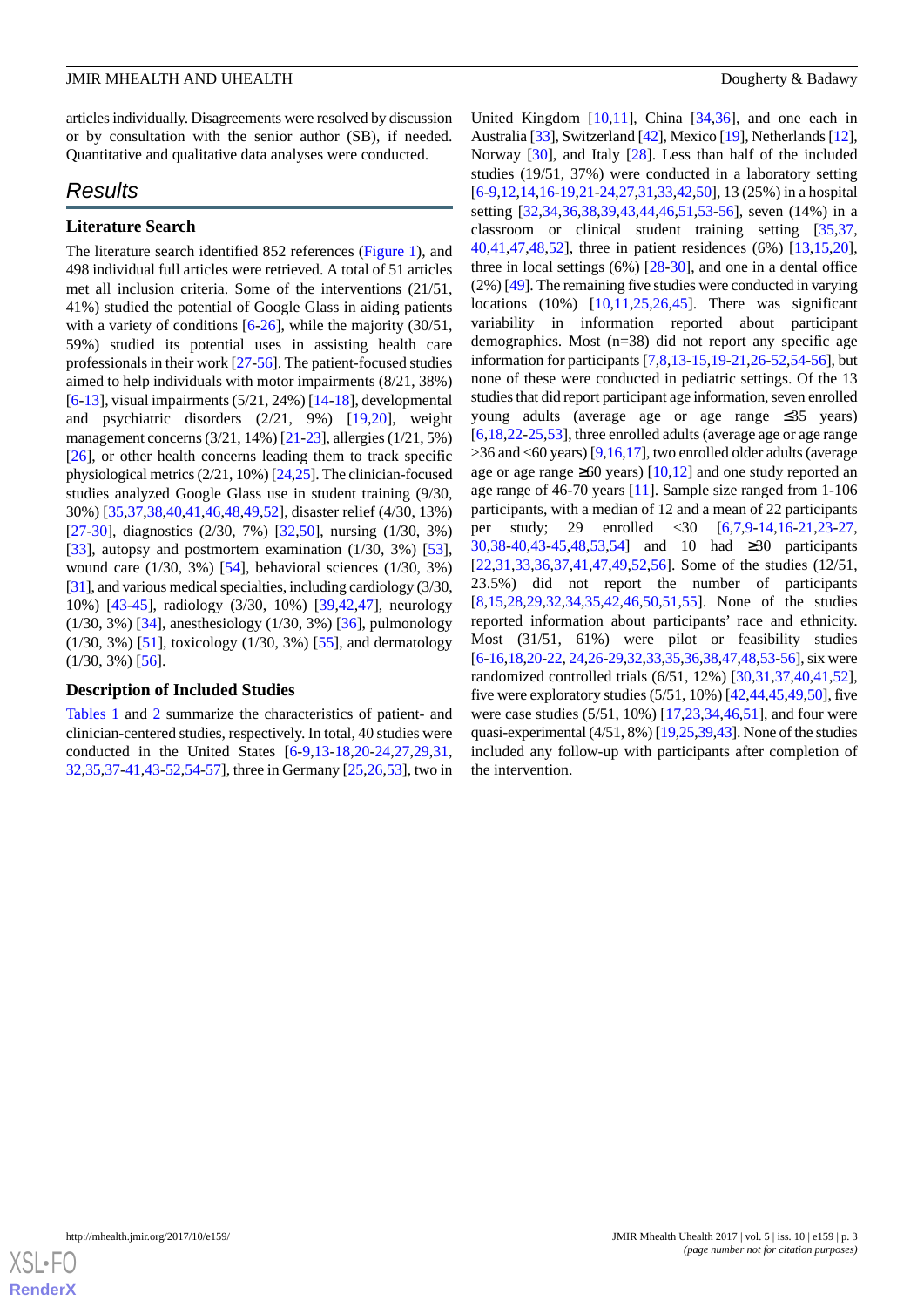<span id="page-3-0"></span>**Table 1.** Summary of studies using Google Glass as patient-centered interventions.

| Source (country)                            | Health condition                                                                      | Study design                            | Study setting                                     | Google Glass (GG) use                                                                                                                       |
|---------------------------------------------|---------------------------------------------------------------------------------------|-----------------------------------------|---------------------------------------------------|---------------------------------------------------------------------------------------------------------------------------------------------|
| Anam et al, 2014<br>(United States)         | Ophthalmology - visual<br>impairment                                                  | Pilot/feasibility<br>study              | Laboratory                                        | Monitors and reports nonverbal social cues to user                                                                                          |
| Garcia and Nahapetian,<br>2015              | Ophthalmology - visual<br>impairment                                                  | Pilot/feasibility Patient home<br>study |                                                   | Analyzes environment and reports the information<br>to user to help them navigate a room                                                    |
| (United States)                             |                                                                                       |                                         |                                                   |                                                                                                                                             |
| Pundlik et al, 2016<br>(United States)      | Ophthalmology - visual<br>impairment                                                  | Pilot/feasibility Laboratory<br>study   |                                                   | Magnifies user's vision while completing a series of<br>tasks                                                                               |
| Hwang and Peli, 2016<br>(United States)     | Ophthalmology $-$ ad-<br>vanced age-related macu-<br>lar degeneration                 | Case study                              | Laboratory                                        | Warps the vision of participants in efforts to improve<br>vision                                                                            |
| Tanuwidjaja et al, 2014<br>(United States)  | $O$ phthalmology – color-<br>blindness                                                | Pilot/feasibility Laboratory<br>study   |                                                   | Helps participants identify colors                                                                                                          |
| Lazewatsky et al, 2014<br>(United States)   | Motor impairment                                                                      | Pilot/feasibility Laboratory<br>study   |                                                   | Helps participants guide the robot personal assistant                                                                                       |
| Gips et al, 2015<br>(United States)         | Motor impairment                                                                      | Pilot/feasibility Laboratory<br>study   |                                                   | Allows people to operate a computer with only eye<br>or head movements                                                                      |
| Sinyukov et al, 2016<br>(United States)     | Motor impairment -<br>Locked-In Syndrome                                              | Pilot/feasibility Laboratory<br>study   |                                                   | Uses voice control function of GG to allow people<br>to navigate an electric wheelchair in indoor environ-<br>ments                         |
| Malu and Findlater, 2015<br>(United States) | Motor impairment $-$ up-<br>per body impairment                                       | Pilot/feasibility<br>study              | Laboratory                                        | Uses touchpad and visual display to perform tasks<br>on a computer/ mobile phone                                                            |
| McNaney et al, 2014<br>(United Kingdom)     | Motor impairment -<br>Parkinson's Disease                                             | Pilot/feasibility<br>study              | Varying locations (pa-<br>tient home, in public)  | Helps in daily interactions and common activities                                                                                           |
| McNaney et al, 2015<br>(United Kingdom)     | Motor impairment -<br>Parkinson's Disease                                             | Pilot/feasibility<br>study              | Varying locations (pa-<br>tient home, in public)  | Monitors user's speech volume and provides feed-<br>back                                                                                    |
| Zhao et al, 2016<br>(Netherlands)           | Motor impairment -<br>Parkinson's Disease                                             | Pilot/feasibility<br>study              | Laboratory                                        | Provides visual and auditory cues to modulate gait                                                                                          |
| Pervaiz and Patel, 2014<br>(United States)  | Motor impairment -<br>Dysarthria                                                      | Pilot/feasibility<br>study              | Assisted living facility                          | Helps people be aware of their volume, notifies them<br>when to raise it, and provides feedback to clinicians<br>so they can adjust therapy |
| Miranda et al, 2014<br>(Mexico)             | Psychiatric/Developmen-<br>tal – Social Anxiety Dis-<br>order (SAD)                   | Quasi-experi-<br>mental                 | Laboratory                                        | Monitors symptoms of SAD through blinking habits                                                                                            |
| Voss et al, 2016<br>(United States)         | Psychiatric/Developmen-<br>tal – Children with<br>Autism Spectrum Disor-<br>der (ASD) | Pilot/feasibility<br>study              | Patient home                                      | Uses the video feature to monitor everyday life                                                                                             |
| Mirtchouk et al, 2016<br>(United States)    | Eating monitoring                                                                     | Pilot/feasibility<br>study              | Laboratory                                        | Records head motion while participants eat                                                                                                  |
| Rahman et al, 2015<br>(United States)       | Eating monitoring                                                                     | Pilot/feasibility<br>study              | Laboratory                                        | Records user's eating and drinking habits through<br>head movements                                                                         |
| Ye et al, 2015<br>(United States)           | Eating monitoring                                                                     | Case study                              | Laboratory                                        | Records head motion while participants eat                                                                                                  |
| Hernandez et al, 2014<br>(United States)    | Physiological measure-<br>ments                                                       | Pilot/feasibility<br>study              | Laboratory                                        | The accelerometer, gyroscope, and camera on GG<br>are used to analyze the heart and respiration rate of<br>user wearing the device          |
| Richer et al, 2015<br>(Germany)             | Physiological measure-<br>ments                                                       | Quasi-experi-<br>mental study           | Varying locations (pa-<br>tients' everyday lives) | Serves as the "wearable extension" portion of the<br>DailyHeart app                                                                         |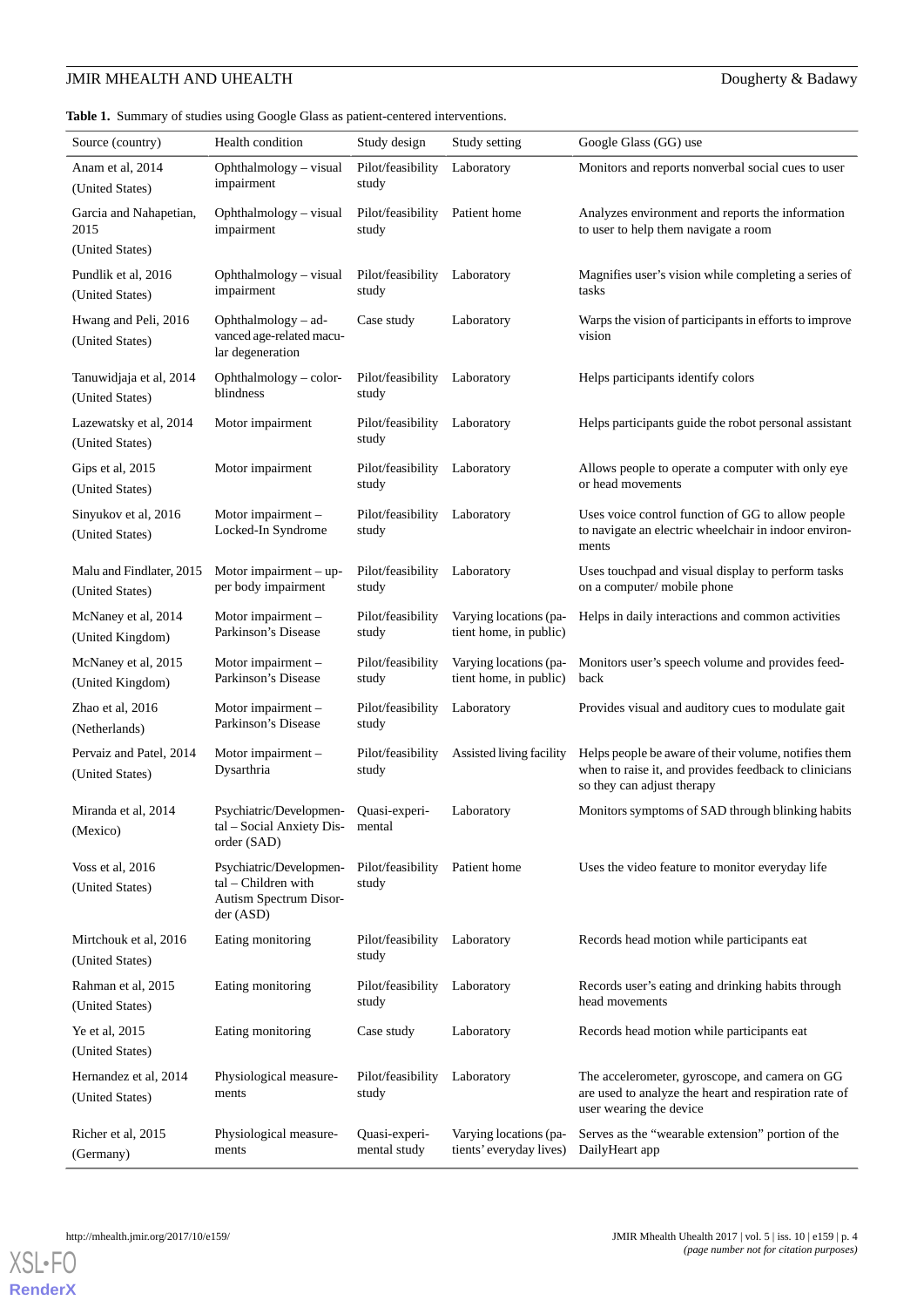| Source (country)                 | Health condition | Study design               | Study setting                                                   | Google Glass (GG) use                                                                                                              |
|----------------------------------|------------------|----------------------------|-----------------------------------------------------------------|------------------------------------------------------------------------------------------------------------------------------------|
| Wiesner et al, 2015<br>(Germany) | Allergies        | Pilot/feasibility<br>study | Varying locations<br>(drugstores selling)<br>cosmetic products) | Cross checks ingredients on cosmetic product pack-<br>age with a list of all ergens created by the user in their<br>online profile |

### **Description of Google Glass Use as Patient-Centered Interventions**

[Table 3](#page-7-0) summarizes the Google Glass approach as patient-centered interventions. Five of the studies (5/21, 24%) used Google Glass to assist individuals with visual impairments or in low vision environments by providing them information about nonverbal social cues [[14\]](#page-18-4), allowing them to better navigate environments with the use of floor plans [[15\]](#page-18-15), improving vision magnification using mobile phone zoom capabilities [\[16](#page-18-14)], compensating for age-related vision impairments [[17\]](#page-18-19), and augmenting color perception [\[18](#page-18-5)]. Eight studies (8/21, 38%) using Google Glass to help individuals with various motor impairments provided them with an accessible interface to control an assistive robot [[6\]](#page-18-2) or an electric wheelchair [\[8](#page-18-17)]. This allowed them to operate a computer using only head or eye movements [[7\]](#page-18-16), facilitating everyday tasks

<span id="page-4-0"></span>Figure 1. Flow of studies according to PRISMA guidelines.

with the use of voice commands and the touchpad [\[9](#page-18-10)], managing symptoms of Parkinson's Disease (PD) [[10-](#page-18-11)[12\]](#page-18-13), and providing speech feedback to patients with dysarthria to allow them to better adjust their volume  $[13]$  $[13]$ . Two studies  $(2/21, 10\%)$  used Google Glass to help individuals with psychiatric or developmental disorders by recording blinking information as an indication of anxiety experienced by those with social anxiety disorder (SAD) [\[19](#page-18-6)] and by recording behaviors of individuals with autistic spectrum disorder (ASD) to provide better information to caregivers and clinicians [\[20](#page-18-7)]. Three studies (3/21, 14%) used Google Glass to assist in weight management by detecting and recording a person's eating and drinking habits [[21](#page-18-8)[-23](#page-18-9)]. Two studies (2/21, 10%) provided individuals with real-time electrocardiograms (ECG) [\[25](#page-19-3)] or other physiological measurement feedback [\[24](#page-19-2)]. Finally, one study (1/21, 5%) allowed users to scan the ingredients of cosmetic products in drug stores to filter for common allergens [[26\]](#page-19-0).

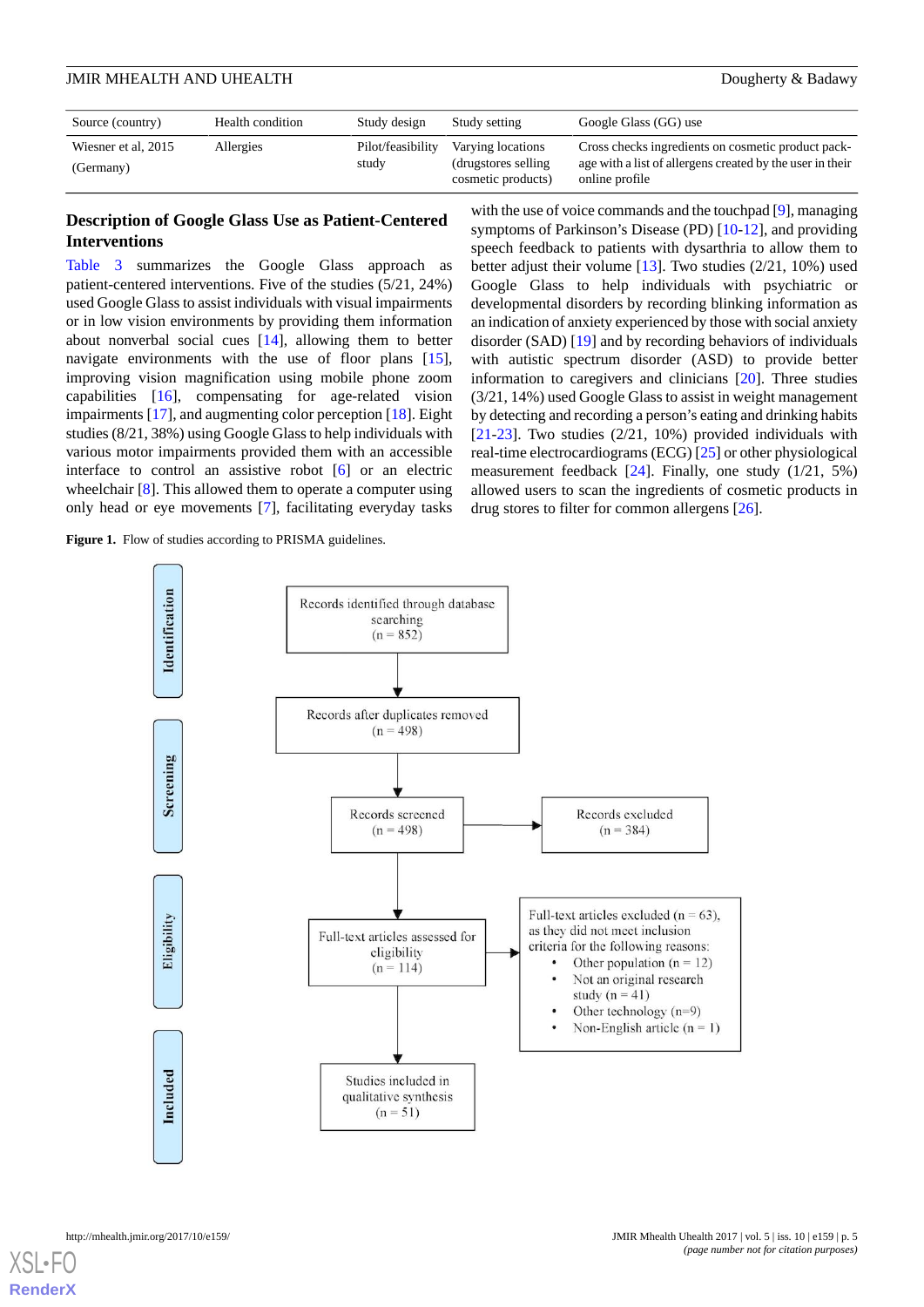<span id="page-5-0"></span>**Table 2.** Summary of studies using Google Glass as clinician-focused interventions.

| Source (country)                          | Health condition                                                      | Study design                                        | Study setting                                                                    | Google Glass (GG) use                                                                                                                                                                            |
|-------------------------------------------|-----------------------------------------------------------------------|-----------------------------------------------------|----------------------------------------------------------------------------------|--------------------------------------------------------------------------------------------------------------------------------------------------------------------------------------------------|
| Gillis et al, 2015<br>(United States)     | Disaster relief                                                       | Pilot/feasibility study                             | Laboratory                                                                       | Allows for audiovisual communication with<br>each group of paramedics and the adminis-<br>trator; the virtual beacon component is used<br>to eliminate the use for paper triage tags             |
| Carenzo et al, 2014<br>(Italy)            | Disaster relief                                                       | Pilot/feasibility study                             | Local – Field hospital                                                           | Scans triage tags to provide their informa-<br>tion, timestamp, and Global Positioning<br>System (GPS) coordinates and relay the in-<br>formation back to the hospital                           |
| Cicero et al, 2014<br>(United States)     | Disaster relief                                                       | Pilot/feasibility study                             | Local – Airport                                                                  | Facilitates communication with<br>telemedicine physician disaster expert who<br>can confirm the triage decision of the inter-<br>vention team, and determines time of triage<br>for each patient |
| Newaz and Eide, 2015<br>(Norway)          | Disaster relief                                                       | Randomized control trial Local – Neighborhood       |                                                                                  | Provides navigation and maps to first respon-<br>ders                                                                                                                                            |
| Paxton et al, 2015<br>(United States)     | Behavioral sciences                                                   | Randomized control trial Laboratory                 |                                                                                  | Uses PsyGlass app to facilitate the use of<br>GG in behavioral, cognitive, and social re-<br>search                                                                                              |
| Pappachan et al, 2014<br>(United States)  | Diagnostics                                                           | Pilot/feasibility study                             | Hospital – Emergency<br>department                                               | Helps community health workers to identify<br>certain disorders based on the patient demo-<br>graphics                                                                                           |
| Pascale et al, 2015<br>(Australia)        | Nursing – Peripheral de- Pilot/feasibility study<br>tection           |                                                     | Laboratory                                                                       | Improves detection in the periphery                                                                                                                                                              |
| Yuan et al, 2015<br>(China)               | Neurology                                                             | Case study                                          | Hospital – Neurology                                                             | Facilitates communication between physi-<br>cians during a neurological examination                                                                                                              |
| Chaballout et al, 2016<br>(United States) | Student training – health Pilot/feasibility study<br>science students |                                                     | Classroom (universi-<br>ty)                                                      | Presents a simulation in conjunction with<br>real time performance of treatment on a<br>manikin                                                                                                  |
| Drake-Brockman et al,<br>2016<br>(China)  | Anesthesiology                                                        | Pilot/feasibility study                             | Hospital – Anesthesi-<br>ology                                                   | Uses heads-up display to facilitate monitor-<br>ing patient vitals while performing proce-<br>dures                                                                                              |
| Iversen et al, 2016<br>(United States)    | therapy students                                                      | Student training - physio- Randomized control trial | Classroom (large, pri-<br>vate, non-profit re-<br>search university)             | Captures 1st-person view of a procedure<br>and displays it for learning purposes                                                                                                                 |
| Son et al, 2015<br>(United States)        | Student training $-$ oto-<br>laryngology residents                    | Pilot/feasibility study                             | Hospital - Otolaryngol-<br>ogy                                                   | Uses the video capabilities to record resi-<br>dent encounters with patients                                                                                                                     |
| Spaedy et al, 2016<br>(United States)     | Radiology                                                             | Quasi-experimental                                  | Hospital – Radiology                                                             | Takes images of and displays X-rays for<br>physician interpretation                                                                                                                              |
| Russel et al, 2014<br>(United States)     | Student training – medi-<br>cal students (radiology)                  | Randomized controlled<br>trial                      | Instructional testing<br>room (University of<br>Kentucky, School of<br>Medicine) | Provides live instruction from an expert via<br>Google Hangout                                                                                                                                   |
| Wu et al, 2014<br>(United States)         | Student training – medi-<br>cal students and radiolo-<br>gy residents | Randomized controlled<br>trial                      | Classroom (University<br>of Arizona College of<br>Medicine – Phoenix)            | Facilitates procedures by showing real-time<br>ultrasound images on the heads-up display                                                                                                         |
| Widmer et al, 2014<br>(Switzerland)       | Dermatology and Radiol-<br>ogy                                        | <b>Exploratory study</b>                            | Laboratory                                                                       | Takes and analyzes images to facilitate in-<br>terpretation and diagnostic decisions by<br>presenting similar images to user                                                                     |
| Stetler et al, 2015<br>(United States)    | Cardiology                                                            | Quasi-experimental                                  | Hospital – Cardiology                                                            | Captures images of the electrocardiogram<br>(ECGs) and presents them on heads-up dis-<br>play to facilitate interpretation                                                                       |
| Duong et al, 2015<br>(United States)      | Cardiology                                                            | <b>Exploratory study</b>                            | Hospital – Cardiology                                                            | Records coronary angiograms were record-<br>ed to be reviewed on the heads-up display<br>or transferred to a mobile phone                                                                        |

```
http://mhealth.jmir.org/2017/10/e159/ JMIR Mhealth Uhealth 2017 | vol. 5 | iss. 10 | e159 | p. 6
                                                                                       (page number not for citation purposes)
```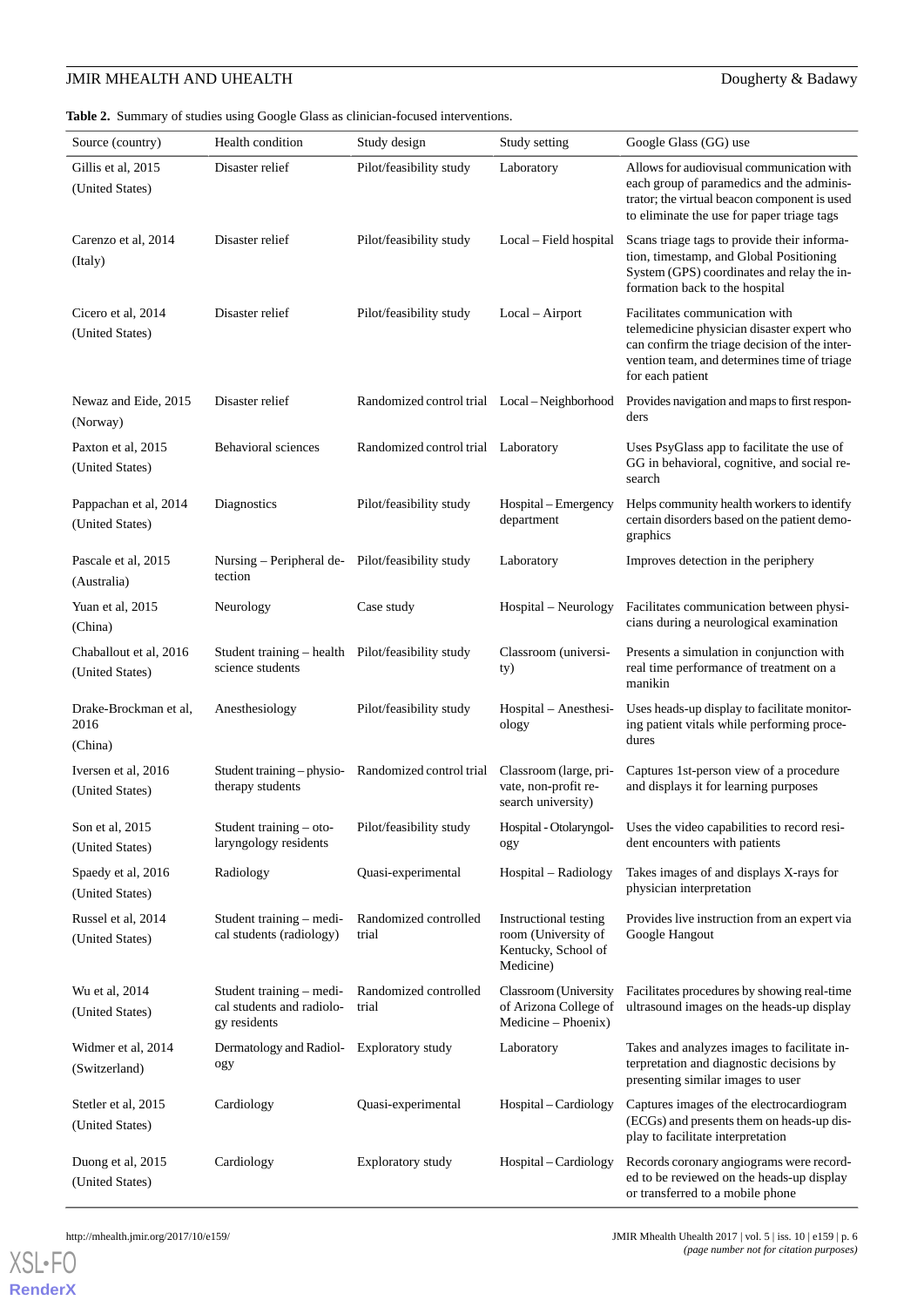| Source (country)                            | Health condition                                                  | Study design                   | Study setting                                                                                                  | Google Glass (GG) use                                                                                                                                                                         |
|---------------------------------------------|-------------------------------------------------------------------|--------------------------------|----------------------------------------------------------------------------------------------------------------|-----------------------------------------------------------------------------------------------------------------------------------------------------------------------------------------------|
| Jeroudi et al, 2014<br>(United States)      | Cardiology                                                        | Exploratory study              | Remote (location var-<br>ied by physician re-<br>viewer)                                                       | Displays ECG images for interpretation                                                                                                                                                        |
| Vallurupalli et al, 2013<br>(United States) | Student training – medi-<br>cal students (cardiology)             | Case study                     | Hospital - Cardiology<br>(University of<br><b>Arkansas for Medical</b><br>Sciences, Division of<br>Cardiology) | Facilitates collaboration between cardiology<br>attending and resident in clinical training<br>settings                                                                                       |
| Benninger, 2015<br>(United States)          | Radiology                                                         | Pilot/feasibility study        | Anatomy laboratory<br>(Medical School)                                                                         | Displays images captured by an ultrasound<br>finger probe to teach medical students<br>anatomy and simple interventions                                                                       |
| Vaughn et al, 2016<br>(United States)       | Student training – nurs-<br>ing students                          | Pilot/feasibility study        | Classroom (Nursing<br>School)                                                                                  | Presents a simulation in conjunction with<br>real-time performance of treatment on a<br>manikin                                                                                               |
| Zahl et al, 2016<br>(United States)         | Student training – dental Exploratory study<br>students           |                                | Dental office                                                                                                  | Records student SP station for later analysis                                                                                                                                                 |
| Feng et al, 2015<br>(United States)         | Diagnostics - Human<br>immunodeficiency virus<br>(HIV) and cancer | <b>Exploratory study</b>       | Laboratory                                                                                                     | Takes rapid diagnostic tests (RDTs), images<br>prostate specific antigen (PSA) tests, and<br>images previously activated free PSA and<br>total PSA RDTs                                       |
| Spencer et al, 2014<br>(United States)      | Pulmonology – airway<br>assessment for burn vic-<br>tims          | Case study                     | Hospital – Burn unit<br>(Massachusetts Gener-<br>al Hospital)                                                  | Facilitates assessment and management of<br>the airway                                                                                                                                        |
| Tully et al, 2015<br>(United States)        | Student training – medi-<br>cal students (hospice)                | Randomized controlled<br>trial | University of Arizona,<br>College of Medicine:<br>Phoenix and local<br>hospice organization                    | Records student standardized patient encoun-<br>ters for later analysis                                                                                                                       |
| Albrecht et al, 2014<br>(Germany)           | Pathology – autopsy and<br>postmortem examina-<br>tions           | Pilot/feasibility study        | Hospital – Autopsy<br>laboratory                                                                               | Takes pictures of body for documentation<br>during examination                                                                                                                                |
| Aldaz et al, 2015<br>(United States)        | Chronic wounds                                                    | Pilot/feasibility study        | Hospital – Wound<br>care (Stanford Hospi-<br>tal and Clinics)                                                  | Uses SnapCap software to facilitate hands-<br>free digital imaging and the tagging and<br>transfer of images to patient's electronic<br>medical record in chronic wound care assess-<br>ments |
| Chai et al, 2015<br>(United States)         | Toxicology                                                        | Pilot/feasibility study        | Hospital – Emergency<br>department (urban<br>academic hospital)                                                | Sends photographs and videos to the toxicol-<br>ogy supervisors; acts as a platform for in-<br>struction of 2nd-year medical staff                                                            |
| Chai et al, 2015<br>(United States)         | Dermatology                                                       | Pilot/feasibility study        | Hospital – Emergency<br>department (urban<br>academic hospital)                                                | Allows teledermatolgosists to complete a<br>dermatology assessment via live video feed<br>after in-person consultation by a resident                                                          |

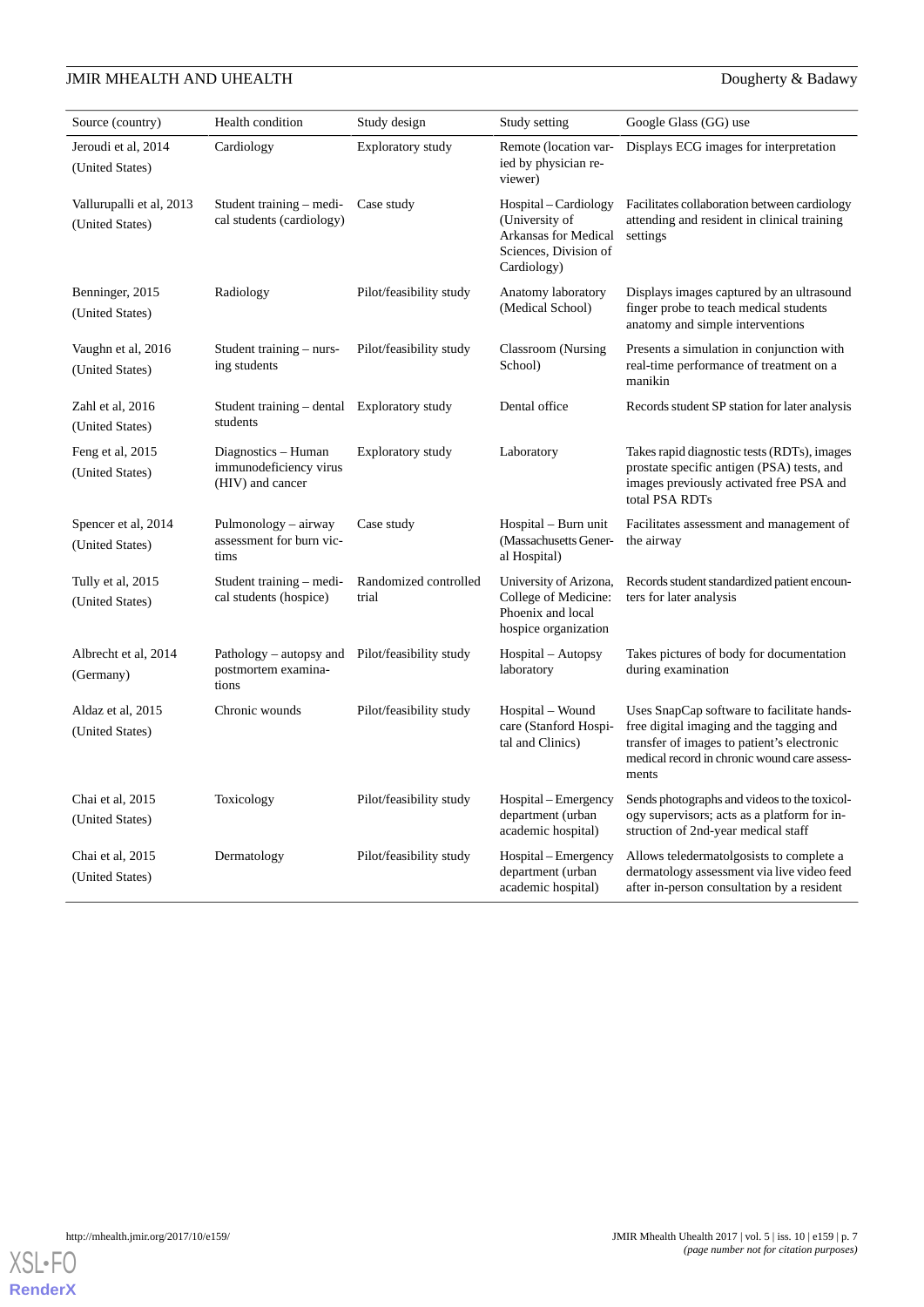<span id="page-7-0"></span>**Table 3.** Summary of Google Glass approach as patient-centered interventions.

| Source (health condition)                                       | Purpose                                                                                                                                     | Intervention description                                                                                                                                   |
|-----------------------------------------------------------------|---------------------------------------------------------------------------------------------------------------------------------------------|------------------------------------------------------------------------------------------------------------------------------------------------------------|
| Anam et al, 2014<br>(Ophthalmology - visual impair-             | To allow people with vision impairments gain the ability<br>to determine non-verbal expressions                                             | Expression is the type of feature addition that is being<br>used                                                                                           |
| ment)                                                           |                                                                                                                                             | It analyzes changes in facial expression and relays that<br>information in the form of captured frames to user                                             |
|                                                                 |                                                                                                                                             | Helps user change their posture to better capture the facial<br>expression                                                                                 |
| Garcia and Nahapetian, 2015<br>(Ophthalmology - visual impair-  | To help guide people with visual impairments navigate<br>indoor environments                                                                | Extract floor regions from images captured from GG to<br>help guide the individual                                                                         |
| ment)                                                           |                                                                                                                                             | An app is installed in GG that starts the camera and sends<br>image frames to the mobile phone                                                             |
|                                                                 |                                                                                                                                             | An app is also installed that analyzes the floor plans and<br>then sends it to the mobile phone through Bluetooth                                          |
|                                                                 |                                                                                                                                             | Images that are captured contain the walls, floor, and<br>ceiling                                                                                          |
| Pundlik et al, 2016                                             | To use vision magnification to aid in the completion of                                                                                     | Leverages zoom capabilities of GG                                                                                                                          |
| (Ophthalmology - visual impair-<br>ment)                        | tasks                                                                                                                                       | Students are assigned tasks that involve the calculator<br>and music player apps                                                                           |
|                                                                 |                                                                                                                                             | Performance on these tasks is measured                                                                                                                     |
| Hwang and Peli, 2016                                            | To augment the vision of the wearer so that they have                                                                                       | Vision enhancement tool is added to GG                                                                                                                     |
| (Ophthalmology - advanced age-<br>related macular degeneration) | improved vision                                                                                                                             | Participant wears GG which now warps the camera image<br>to improve vision                                                                                 |
|                                                                 |                                                                                                                                             | Images that the vision enhancement tool sees are then<br>relayed to user in real-time                                                                      |
| Tanuwidjaja et al, 2014                                         | To help people with colorblindness see color                                                                                                | Alters the way people perceive color                                                                                                                       |
| (Ophthalmology - colorblind-<br>ness)                           |                                                                                                                                             | Applied Chroma, which is an app that detects color and<br>relays that information to the participant                                                       |
|                                                                 |                                                                                                                                             | Implemented the Ishihara test, which tests for color vision<br>deficiency                                                                                  |
|                                                                 |                                                                                                                                             | Implemented the Blackboard test that determines if a<br>person can distinguish between green and orange                                                    |
| Lazewatsky et al, 2014<br>(Motor impairment)                    | To show that GG can be used in conjunction with the<br>PR2 robot to recognize people and objects and then<br>manipulate the space around it | GG Bridge Node receives sensor data from GG and<br>transmits it to Robots and Systems software (ROS) mes-<br>sages and publishes a coordinate frame for GG |
|                                                                 |                                                                                                                                             | ROS works with face detection; GG software also uses<br>face detection and person recognition                                                              |
| Gips et al, 2015<br>(Motor impairment)                          | To help people operate a computer with only eye or<br>head movements                                                                        | Noggin software was developed to allow user to move a<br>cursor across the screen through head movements                                                   |
|                                                                 |                                                                                                                                             | Noggin displays yes, no, and enter on the screen                                                                                                           |
|                                                                 |                                                                                                                                             | Noggin uses the gyroscope to monitor head movements                                                                                                        |
|                                                                 |                                                                                                                                             | GG Gab, another software, allows user to spell out a<br>message                                                                                            |
| Sinyukov et al, 2016<br>(Motor impairment – Locked-In           | To help patients have better control over their<br>wheelchairs                                                                              | Patient uses the software installed on GG in conjunction<br>with the motorized wheelchair                                                                  |
| Syndrome)                                                       |                                                                                                                                             | GG monitors facial expressions of the patient                                                                                                              |
|                                                                 |                                                                                                                                             | GG's audio monitoring is used to understand voice com-<br>mands and then relay the instructions to the motorized<br>wheelchair                             |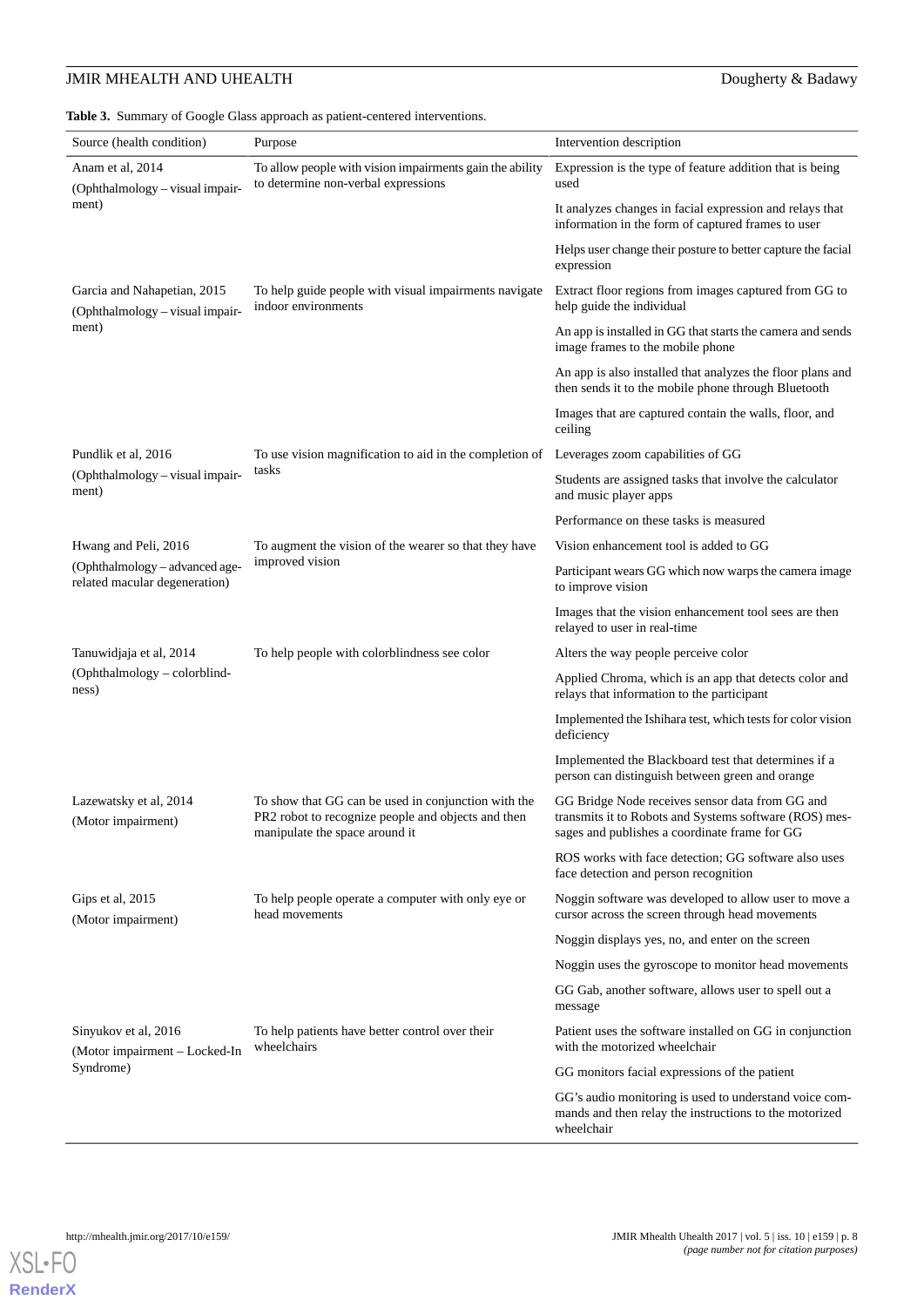| Source (health condition)                                  | Purpose                                                                                                                             | Intervention description                                                                                                          |
|------------------------------------------------------------|-------------------------------------------------------------------------------------------------------------------------------------|-----------------------------------------------------------------------------------------------------------------------------------|
| Malu and Findlater, 2015<br>(Motor impairment – upper      | To assess the accessibility of GG for individuals with<br>upper body motor impairments                                              | Using voice commands and the touchpad to go through<br>day-to-day activities                                                      |
| body)                                                      |                                                                                                                                     | Touchpad on GG was on the right arm of the device and<br>senses taps and swipes through voice commands                            |
|                                                            |                                                                                                                                     | Output is projected on the heads-up display                                                                                       |
|                                                            |                                                                                                                                     | Participants completed tasks using swipes and tasks<br>function                                                                   |
|                                                            |                                                                                                                                     | Participants then used a scale to rate the comport and ease<br>of the touchpad and visual display                                 |
| McNaney et al, 2014                                        | To help people with PD counteract their symptoms by                                                                                 | GG was used to manage social cues and alert the user                                                                              |
| (Motor impairment – Parkinson's<br>Disease [PD])           | allowing them to carry out the normal functions of a<br>mobile phone using voice commands, cueing for freez-<br>ing gait            | GG monitored movement and told the participant when<br>they were freezing so that they could actively try to stop<br>the behavior |
| McNaney et al, 2015                                        | To help monitor speech loudness issues and provide                                                                                  | Developed the LApp app that monitors loudness                                                                                     |
| (Motor impairment – PD)                                    | feedback to help with self-management                                                                                               | Participants used the app for a set amount of time while<br>carrying out a series of social interactions                          |
|                                                            |                                                                                                                                     | Indicating when the volume was inappropriate so the user<br>could adjust to hit the target loudness                               |
| Zhao et al, 2016<br>(Motor impairment – PD)                | To provide visual and auditory cues to aid in the modu-<br>lation of gait                                                           | GG was used to detect gait issues and improve them<br>through cueing                                                              |
|                                                            |                                                                                                                                     | Audiovisual cues were used, including a metronome,<br>flashing light, optic flow, and a control (no cue)                          |
|                                                            |                                                                                                                                     | Participants underwent a series of walking tasks and their<br>gait was then analyzed for stability and freezing                   |
| Pervaiz and Patel, 2014<br>(Motor impairment - Dysarthria) | To help patients monitor their low volume in order to<br>self-regulate and to provide clinicians with feedback to<br>adjust therapy | Developed the SpeedOmeter software that compares vocal<br>loudness to ambient noise                                               |
|                                                            |                                                                                                                                     | Provides feedback to user on their volume                                                                                         |
|                                                            |                                                                                                                                     | System provides usage and performance history for user                                                                            |
|                                                            |                                                                                                                                     | Notifies patient of their volume so they can adjust                                                                               |
| Miranda et al, 2014                                        | To assess the feasibility of using GG to monitor blinking                                                                           | Monitor blinking behaviors                                                                                                        |
| (Psychological/Developmental-<br>SAD)                      | rates in individuals with social anxiety disorder                                                                                   | Used to gather data from the infrared (IR) sensor                                                                                 |
|                                                            |                                                                                                                                     | The app dealt with IR data gathering, data processing,<br>and HTTP communication                                                  |
|                                                            |                                                                                                                                     | App processes the data and calculates when the user<br>blinked                                                                    |
| Voss et al, $2016$                                         | To monitor life activities and allow for analysis of                                                                                | Participant uses GG to record everyday behaviors                                                                                  |
| (Psychological/Developmental –<br>ASD)                     | autism behaviors                                                                                                                    | Caregiver reviews system highlights and emotional mo-<br>ments so they are easily accessible for the reviewer                     |
|                                                            |                                                                                                                                     | Caregivers can tag parts of the video that are especially<br>important and add comments to the video                              |
| Mirtchouk et al, 2016<br>(Eating monitoring)               | To accurately track an individual's eating habits and<br>provide feedback to help with self-regulation                              | GG sensor was used to detect head movement that was<br>specific to eating                                                         |
|                                                            |                                                                                                                                     | Participants ate what they wanted and when they wanted<br>and GG was supposed to detect when they were eating<br>and for how long |
|                                                            |                                                                                                                                     | Participants were allowed to do other activities when<br>eating their meals                                                       |

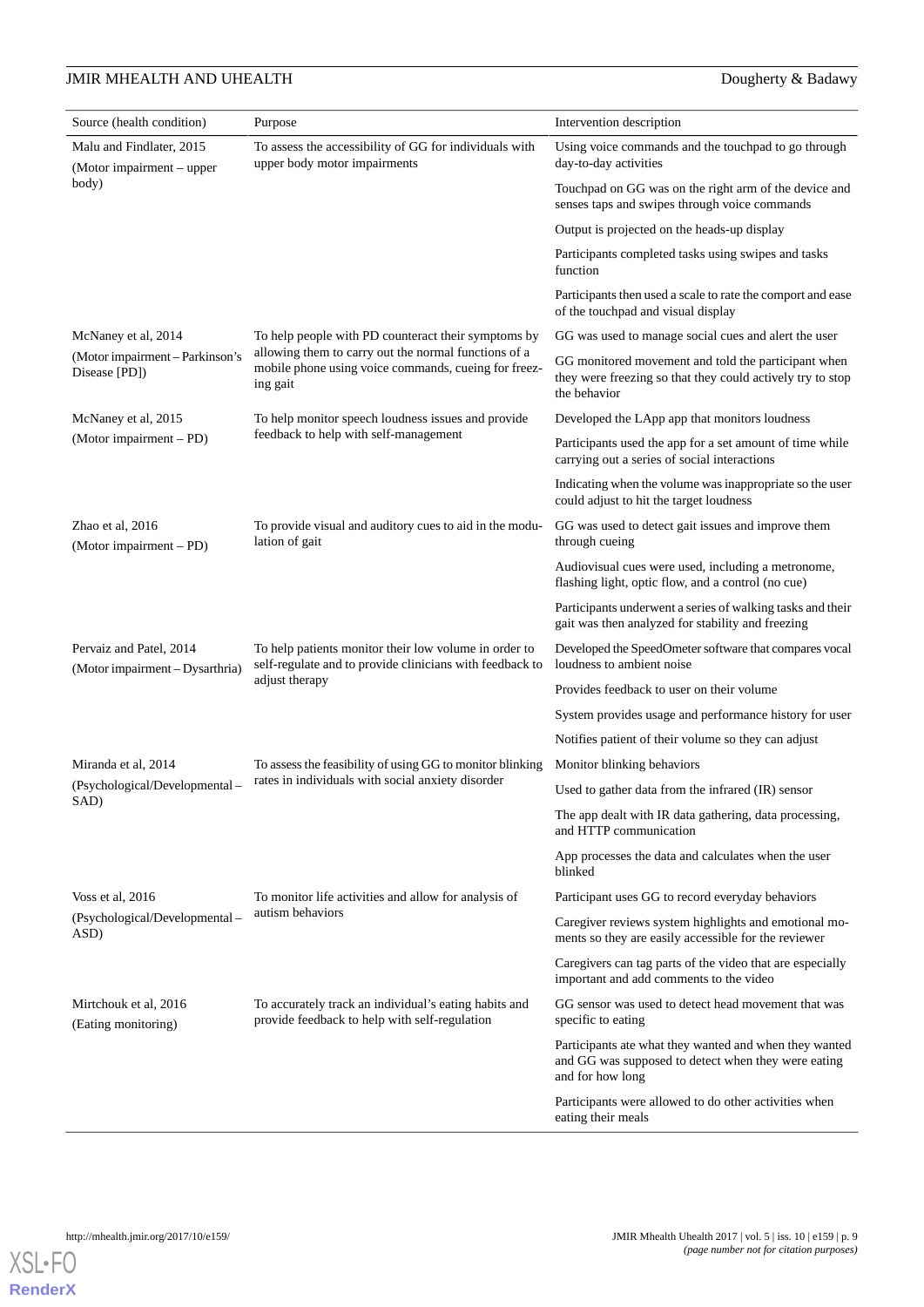| Source (health condition)                             | Purpose                                                                     | Intervention description                                                                                                                           |
|-------------------------------------------------------|-----------------------------------------------------------------------------|----------------------------------------------------------------------------------------------------------------------------------------------------|
| Rahman et al, 2015<br>(Eating monitoring)             | To detect a person's eating and drinking habits                             | Records a person's eating and drinking habits through<br>head movements                                                                            |
|                                                       |                                                                             | Helps people with obesity and diabetes                                                                                                             |
|                                                       |                                                                             | Developed the Glass Eating and Motion (GLEAM) dataset                                                                                              |
|                                                       |                                                                             | Participants ate, walked, and did other activities during<br>the monitoring period                                                                 |
|                                                       |                                                                             | Participants did not interact with GG but simply wore it                                                                                           |
|                                                       |                                                                             | GG sensors recorded movement                                                                                                                       |
| Ye et al, 2015<br>(Eating monitoring)                 | To detail eating habits to help weight reduction                            | Collects images of the person's day from their perspective<br>every 30 seconds                                                                     |
|                                                       |                                                                             | Amazon's Mechanical Turk is a human computation<br>platform that can determine eating behaviors and is used<br>to identify when a person is eating |
| Hernandez et al, 2014<br>(Physiological measurements) | To measure heart rate and breaths per minute                                | Participant would wear GG, and GG's accelerometer,<br>gyroscope, and camera were used to find user's pulse and<br>respiratory rates                |
|                                                       |                                                                             | The recording was done in several different positions in-<br>cluding, sitting, standing, and lying down                                            |
| Richer et al, 2015                                    | To use the DailyHeart app to monitor ECGs                                   | GG presents ECG signals to user in everyday life                                                                                                   |
| (Physiological measurements)                          |                                                                             | Signals are processed in real-time and classify the user's<br>heart beats                                                                          |
|                                                       |                                                                             | It will store data in an internal database                                                                                                         |
| Wiesner et al, 2015<br>(Allergies)                    | To give consumers information of possible allergens in<br>cosmetic products | An app is developed for GG whose purpose is to scan<br>products                                                                                    |
|                                                       |                                                                             | User scans the product in the store and the GG app iden-<br>tifies the product                                                                     |
|                                                       |                                                                             | User has uploaded the information of their specific aller-<br>gies and the app compares the ingredients to the user's<br>profile                   |
|                                                       |                                                                             | GG indicates whether the user should buy the product<br>and why                                                                                    |

#### **Description of Google Glass Use as Clinician-Centered Interventions**

[Table 4](#page-10-0) summarizes the Google Glass approach as clinician-centered interventions. Four of the clinician-focused studies (4/30, 13%) used Google Glass to assist in disaster relief by providing first responders with maps and navigational assistance [\[30](#page-19-9)], maintaining audiovisual communication with groups of paramedics and administrators [\[27](#page-19-1)], scanning triage tags [\[28](#page-19-19)], and performing teleconsultations with physician experts to confirm triage decisions [[29\]](#page-19-18). Two studies (2/30, 7%) used Google Glass to help community health workers make more efficient diagnoses [[32\]](#page-19-10) and by allowing clinicians to retrieve images of similar cases [\[42](#page-19-15)]. Another (1/30, 3%) provided nurses information about peripheral stimuli to help them more efficiently manage their clinical environment [[33\]](#page-19-11). Two studies (2/30, 7%) used the teleconsultation capabilities of Google Glass to improve the accuracy of neurological [\[34](#page-19-16)] and emergency dermatology [[56\]](#page-20-0) examinations. Nine studies (9/30, 30%) used Google Glass in student training situations to provide first-person demonstrations of procedures [[37\]](#page-19-5), record students in simulated patient interactions [[38](#page-19-6)[,49](#page-20-3),[52\]](#page-20-4), enhance

 $XS$  • FO **[RenderX](http://www.renderx.com/)** simulated interactions by projecting videos of the scenarios into their visual field [\[35](#page-19-4),[48\]](#page-20-2), provide students with live instruction from an expert [[40](#page-19-7)[,46](#page-20-1),[55\]](#page-20-11), and teach anatomy by providing real-time ultrasound imaging [\[47](#page-20-9)]. One study (1/30, 3%) used Google Glass to provide patient monitoring data to assist anesthesiologists and minimize distractions during procedures [[36\]](#page-19-17). Five studies (5/30, 17%) used Google Glass to capture images of X-rays [[39,](#page-19-14)[44\]](#page-20-13) and ECGs [\[43](#page-19-13)[,45](#page-20-8)] that physicians then interpreted for significant findings. One study (1/30, 3%) used Google Glass to minimize head movements during ultrasound-guided procedures by projecting the images onto Google Glass [\[41](#page-19-8)]. One study (1/30, 3%) used Google Glass to take and analyze rapid diagnostic tests (RDTs) [\[50](#page-20-5)]. One study (1/30, 3%) helped clinicians evaluate burn patients by assisting in airway assessment [[51\]](#page-20-10). One study (1/30, 3%) assessed the potential uses of Google Glass in autopsy or forensics settings by specifically evaluating the quality of images taken by Google Glass for documentation [[53\]](#page-20-6). One study (1/30, 3%) leveraged multiple functions of Google Glass to assist with the treatment of chronic wounds [[54\]](#page-20-7). Finally, one study (1/30, 3%) developed an app for Google Glass to facilitate behavioral, cognitive, and social research [[31\]](#page-19-12).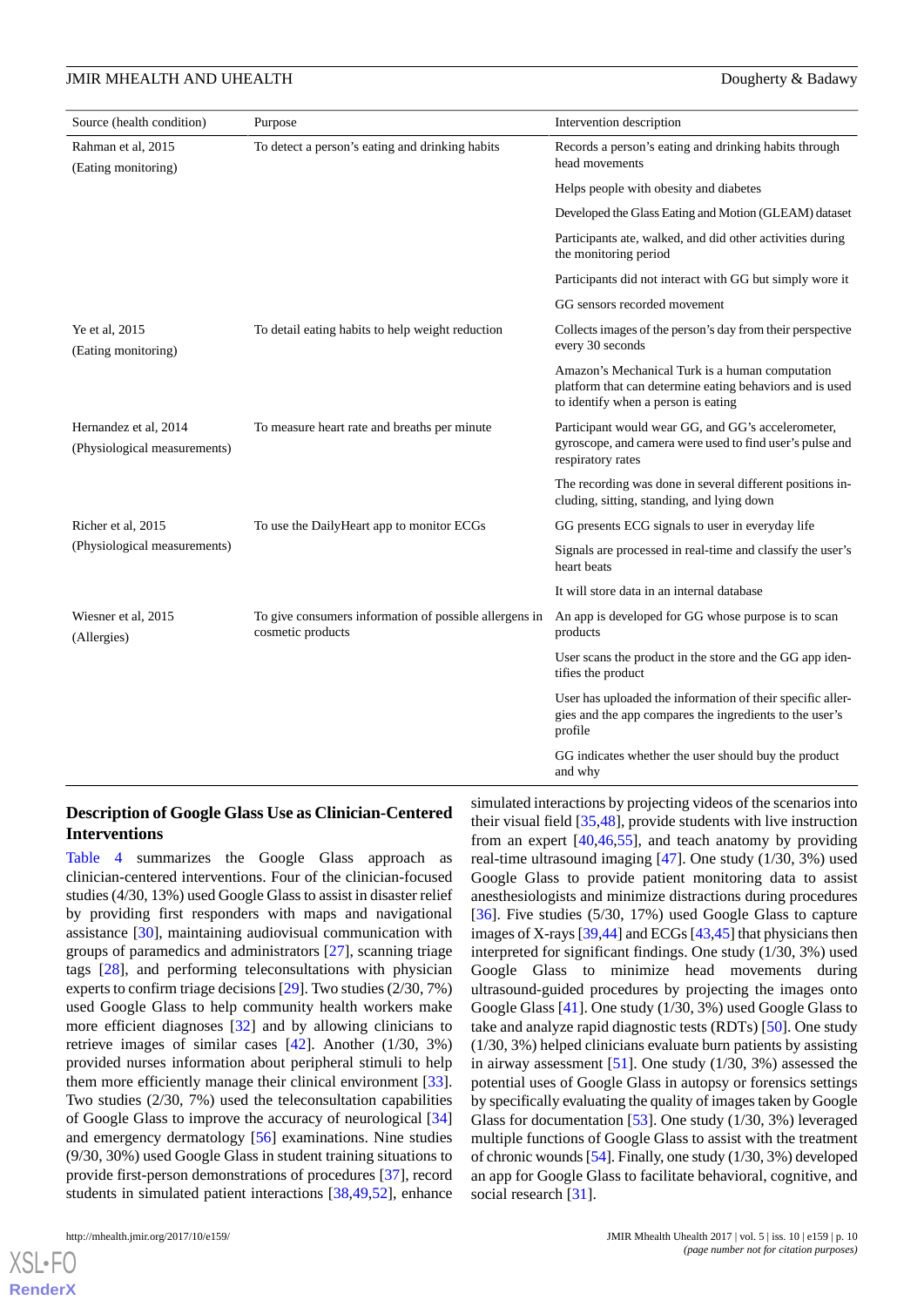<span id="page-10-0"></span>**Table 4.** Summary of Google Glass approach as clinician-centered interventions.

| Source (health condition)                      | Purpose                                                                                                       | Intervention description                                                                                                                                              |
|------------------------------------------------|---------------------------------------------------------------------------------------------------------------|-----------------------------------------------------------------------------------------------------------------------------------------------------------------------|
| Gillis et al, 2015                             | To provide a hands-free way for doctors to be updated                                                         | Developed a mesh network that covered a set area to allow                                                                                                             |
| (Disaster relief)                              | on the status and needed-care levels of critical-care pa-                                                     | communication between users and the hospital                                                                                                                          |
|                                                | tients                                                                                                        | Users wore GG and could communicate with each other<br>across the lake                                                                                                |
|                                                |                                                                                                               | Users were then able to use the information they were get-<br>ting in the field, record it, and relay it back to the hospital                                         |
| Carenzo et al, 2014<br>(Disaster relief)       | To aid in nontechnical skills in the management of dis-<br>asters and mass casualty incidents                 | Used an app to GG to guide a Simple Triage and Rapid<br>Treatment Triage visually                                                                                     |
|                                                |                                                                                                               | Focused heavily on casualty identification, therefore the<br>facial recognition capabilities for GG were used                                                         |
|                                                |                                                                                                               | Visual information was then relayed to a secondary location<br>for others to monitor                                                                                  |
| Cicero et al, 2014<br>(Disaster relief)        | To streamline the triage system and then also offer<br>consultations from an expert physician to those onsite | Paramedics used GG to communicate with an offsite<br>physician disaster expert                                                                                        |
|                                                |                                                                                                               | They assigned triage levels to victims using the SMART<br>Triage System                                                                                               |
|                                                |                                                                                                               | Offsite physician had an audio-video interface with<br>paramedics so they could be observed in the offsite location                                                   |
| Newaz and Eide, 2015                           | To provide direction to first responders in a new area                                                        | One group used GG as a tool for navigation                                                                                                                            |
| (Disaster relief)                              |                                                                                                               | The other group used a different device to navigate an un-<br>familiar neighborhood                                                                                   |
|                                                |                                                                                                               | The route was preset on GG or the other device                                                                                                                        |
| Paxton et al, 2015                             | To determine how interpersonal dynamics in conversa-                                                          | The app PsyGlass was created for GG                                                                                                                                   |
| (Behavioral sciences)                          | tion are affected by the environment                                                                          | The students wore GG and were presented with a series of<br>red or blue lights as well as audio stimuli                                                               |
|                                                |                                                                                                               | They had a conversation with the experimenter and their<br>head movements were recorded through the GG accelerom-<br>eter                                             |
| Pappachan et al, 2014<br>(Diagnostics)         | To assist community health workers to more efficiently<br>diagnose patients                                   | Uses Rafiki, a GG software that calculates age and gender<br>and other characteristics to diagnose a patient                                                          |
|                                                |                                                                                                               | Correlates between diseases, symptoms, and patients to<br>determine the problem                                                                                       |
| Pascale et al, 2015                            | To help clinicians, such as nurses, pay attention to                                                          | Provided stimuli in the periphery of the nurses                                                                                                                       |
| (Nursing – peripheral detection)               | multiple patients while away from their station                                                               | GG was used to detect and notify the nurses when some-<br>thing was presented in their peripheral vision                                                              |
| Yuan et al, 2015<br>(Neurology)                | To make a neurological examination as accurate as<br>possible through collaboration                           | A woman that suffered a right-sided dysphagia and asthenia<br>was in the emergency department with a suspected stroke                                                 |
|                                                |                                                                                                               | A local physician lacking neurological knowledge used<br>GG to establish a teleconsult with a remote specialist who<br>guided the physician in evaluating the patient |
| Chaballout et al, 2016                         | To teach health care students to respond to respiratory                                                       | Students watched a video while wearing GG                                                                                                                             |
| (Student training – health sci-                | distress                                                                                                      | Video showed a patient in respiratory distress                                                                                                                        |
| ence students)                                 |                                                                                                               | Students then performed a procedure to aid respiratory<br>distress on a manikin in front of them                                                                      |
| Drake-Brockman et al, 2016<br>(Anesthesiology) | To allow an esthesiologists to monitor vitals of patients<br>during procedures                                | AnaeVis was developed to run on GG, which provides vi-<br>sualization of patient monitoring data                                                                      |
|                                                |                                                                                                               | Anesthetists wore the device while treating the patient and<br>the signals were shown and recorded                                                                    |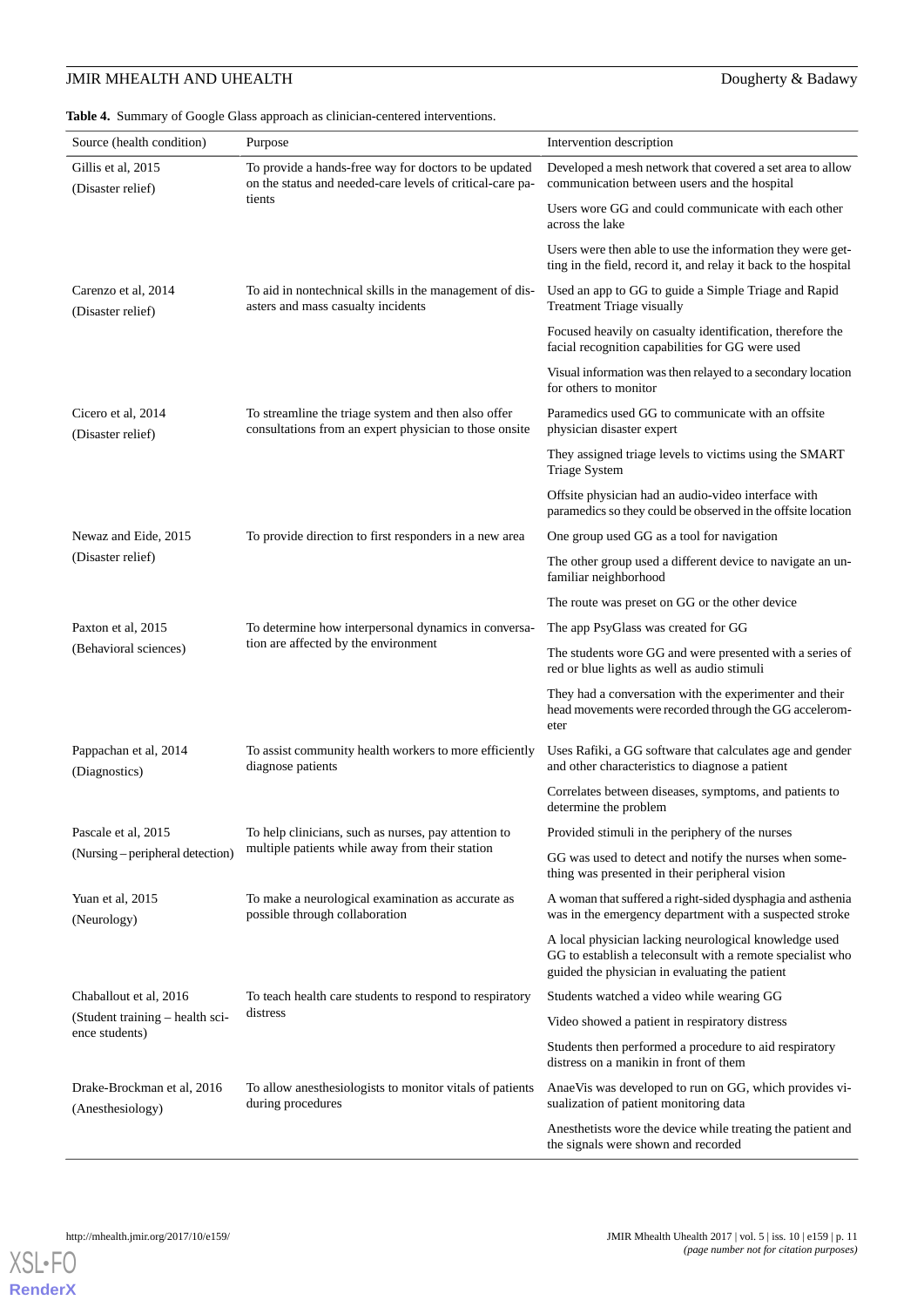| Source (health condition)                                | Purpose                                                                                                                        | Intervention description                                                                                                                                                                           |
|----------------------------------------------------------|--------------------------------------------------------------------------------------------------------------------------------|----------------------------------------------------------------------------------------------------------------------------------------------------------------------------------------------------|
| Iversen et al, 2015<br>(Student training – physiothera-  | To record 1 <sup>st</sup> -person view of procedures demonstrated<br>by instructors to relay to students for training purposes | Faculty member wore GG during the performance of clin-<br>ical skills                                                                                                                              |
| py students)                                             |                                                                                                                                | Video of clinical skill performance was then shown to<br>students for the purpose of teaching                                                                                                      |
| Son et al, 2015                                          | To improve otolaryngology resident training by captur-                                                                         | Residents were recorded in an outpatient clinic by patients                                                                                                                                        |
| (Student training – otolaryngol-<br>ogy residents)       | ing 1 <sup>st</sup> -person recordings of clinic encounters for later<br>evaluation                                            | Patients were then given a survey to complete that rated<br>their satisfaction level with their visit                                                                                              |
|                                                          |                                                                                                                                | Video information was evaluated by two different parties<br>and a review was given back to residents                                                                                               |
| Spaedy et al, 2016<br>(Radiology)                        | To improve the efficiency of remote chest X-ray inter-<br>pretation                                                            | Fellows reviewed 12 chest X-rays with 23 major findings<br>by viewing the image on GG, viewing an image taken by<br>GG on a mobile device, and viewing the original X-ray on<br>a desktop computer |
|                                                          |                                                                                                                                | One point was given for each major finding                                                                                                                                                         |
| Russel et al, 2014<br>(Student training – medical        | To determine if GG could provide telementoring instruc-<br>tion in bedside ultrasonography                                     | Students wore GG and received real-time telementoring<br>education                                                                                                                                 |
| students [radiology])                                    |                                                                                                                                | Telementoring was done by an expert at a different location                                                                                                                                        |
|                                                          |                                                                                                                                | Students' goal was to obtain best parasternal long axis<br>cardiac imaging using a portable GE Vscan                                                                                               |
| Wu et al, 2014<br>(Student training – medical            | To minimize the amount of distraction caused by moni-<br>tors during ultrasounds                                               | Medical practitioner wore the GG during the ultrasound<br>procedure                                                                                                                                |
| students and radiology resi-<br>dents)                   |                                                                                                                                | GG screen projected images and video to the wearer                                                                                                                                                 |
|                                                          |                                                                                                                                | Practitioner's hand movements and eye movement were<br>recorded to see if there was improvement                                                                                                    |
| Widmer et al, 2014                                       | To improve diagnostics in dermatology and cardiology                                                                           | Participants would wear GG during a consultation                                                                                                                                                   |
| (Dermatology and Radiology)                              |                                                                                                                                | ParaDISE app was developed to be a medical image re-<br>trieval system                                                                                                                             |
|                                                          |                                                                                                                                | GG's visual and photo taking capabilities were utilized and<br>then the photograph was sent into the interface and could<br>be matched with similar images                                         |
|                                                          |                                                                                                                                | Those similar images were then sent to the wearer                                                                                                                                                  |
| Stetler et al. 2015                                      | To capture and facilitate the interpretation of ECGs                                                                           | ECGs were selected that had important findings                                                                                                                                                     |
| (Cardiology)                                             |                                                                                                                                | GG zoom capabilities were used to identify each finding                                                                                                                                            |
|                                                          |                                                                                                                                | Every time a participant identified a finding they received<br>one point                                                                                                                           |
|                                                          |                                                                                                                                | ECGs were captured using the video function of GG                                                                                                                                                  |
| Duong et al, 2015<br>(Cardiology)                        | To facilitate the interpretation of coronary angiograms                                                                        | GG's video function was used to record angiograms with<br>specific findings                                                                                                                        |
|                                                          |                                                                                                                                | Students were then told to try to determine each of the<br>findings in the angiograms                                                                                                              |
| Jeroudi et al, 2014<br>(Cardiology)                      | To facilitate the interpretation of ECGs                                                                                       | Physicians wore GG and looked at the ECG image on the<br>screen                                                                                                                                    |
|                                                          |                                                                                                                                | Physicians wore GG and viewed a photograph of the ECG<br>taken using GG and then viewed on a mobile device                                                                                         |
|                                                          |                                                                                                                                | Results were then compared to other methods of viewing<br><b>ECGs</b>                                                                                                                              |
| Vallurupalli et al, 2013,<br>(Student training - medical | To improve resident training by streaming the view of<br>residents during simulations to attending physicians for              | Residents wore GG while working through four scenarios<br>in cardiovascular practice                                                                                                               |
| students [cardiology])                                   | consultation                                                                                                                   | Live video of the scenarios taken by GG was streamed to<br>a mobile phone or personal computer used by the attending<br>physician                                                                  |



**[RenderX](http://www.renderx.com/)**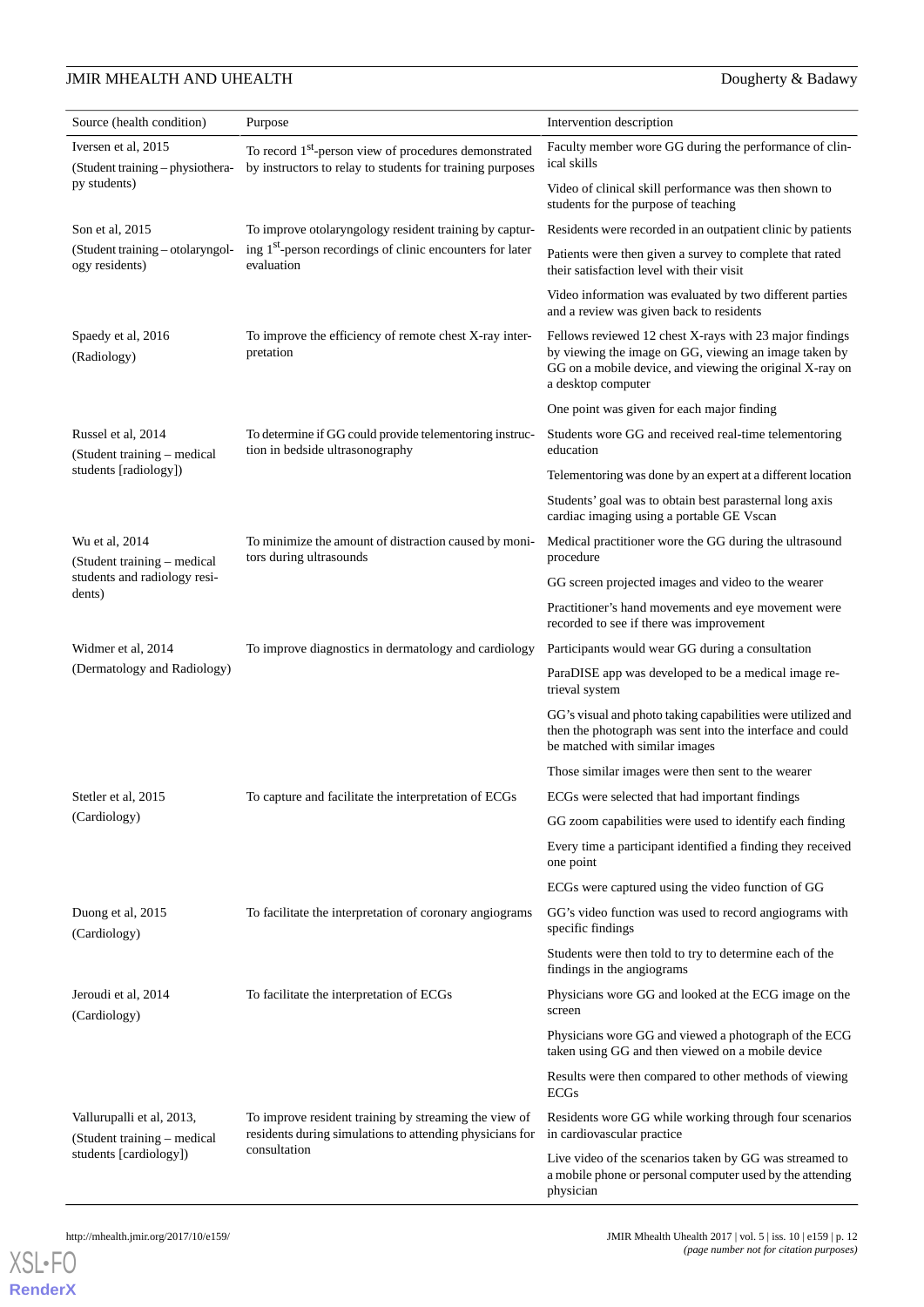| Source (health condition)                                                      | Purpose                                                                                                  | Intervention description                                                                                                                                                         |
|--------------------------------------------------------------------------------|----------------------------------------------------------------------------------------------------------|----------------------------------------------------------------------------------------------------------------------------------------------------------------------------------|
| Benninger, 2015<br>(Radiology)                                                 | To facilitate teaching anatomy to medical students                                                       | Students familiarized themselves with GG for 10-30 min-<br>utes using a program called MiniGames                                                                                 |
|                                                                                |                                                                                                          | Students were then given tutorials in groups of 3-5 while<br>using GG with a finger probe to identify neuromuscular<br>and organ structures and spaces in the limbs and cavities |
|                                                                                |                                                                                                          | Students were tested during 7 separate laboratory examina-<br>tions over 1 year to identify the same structures and practice<br>procedures                                       |
| Vaughn et al, 2016<br>(Student training – nursing stu-                         | To increase the perception of realism in nursing student<br>simulations                                  | Students were allowed 10 minutes to familiarize themselves<br>with GG before the intervention                                                                                    |
| dents)                                                                         |                                                                                                          | Students were then given the patient report and started the<br>simulation in which GG projected a video of an acute<br>asthma exacerbation scenario                              |
|                                                                                |                                                                                                          | 1-2 Certified Healthcare Simulation Experts evaluated<br>students' performance                                                                                                   |
| Zahl et al, 2016<br>(Student training – dental stu-<br>dents)                  | To facilitate self- and peer-assessment of standardized<br>patient (SP) interactions for dental students | 3rd-year dental students volunteered to record their SP en-<br>counter using GG while a traditional static camera simulta-<br>neously recorded                                   |
|                                                                                |                                                                                                          | All GG and static camera videos were later reviewed during<br>Behavioral Patient Management small group discussions                                                              |
|                                                                                |                                                                                                          | Students rated how effective each type of video was for<br>assessing communication skills                                                                                        |
| Feng et al, 2015<br>(Diagnostics – HIV or cancer)                              | To improve the efficiency of immunochromatographic<br>diagnostic test analysis                           | One or more RDTs, either HIV (qualitative) or PSA<br>(quantitative), labeled with QR codes were imaged using<br>GG                                                               |
|                                                                                |                                                                                                          | Images were automatically transmitted to a digital server<br>that located all RDTs and produced a quantitative diagnostic<br>result, which was reported to user                  |
| Spencer et al, 2014<br>(Pulmonology - airway assess-                           | To facilitate airway assessment of burn patients requir-<br>ing surgery                                  | GG was worn by physicians during two cases of burn pa-<br>tients requiring airway assessment                                                                                     |
| ment for burn victims)                                                         |                                                                                                          | Documentation of procedure by GG was evaluated after<br>the intervention                                                                                                         |
| Tully et al, 2015<br>(Student training - medical<br>students [hospice])        | To facilitate medical student self-evaluation after end-<br>of-life SP encounters                        | 2nd-year medical students participated in end-of-life SP<br>encounters where the SP was wearing GG to record the<br>encounter                                                    |
|                                                                                |                                                                                                          | Students then reviewed GG and traditional videos                                                                                                                                 |
| Albrecht et al, 2014<br>(Pathology – autopsy and post-<br>mortem examinations) | To evaluate the feasibility of using GG in a forensics<br>setting                                        | Two physicians wore GG during 4 autopsy and postmortem<br>examinations and took images using both GG and a tradi-<br>tional digital single lens reflex (DSLR) camera             |
|                                                                                |                                                                                                          | Six forensic examiners evaluated the images for quality                                                                                                                          |
| Aldaz et al, 2015<br>(Chronic wounds)                                          | To facilitate photo documentation of chronic wounds<br>for long-term care                                | Wound care nurses used SnapCap software on GG to take<br>images, tag, and transfer them to patient electronic medical<br>records                                                 |
|                                                                                |                                                                                                          | Image quality and ease of use were evaluated                                                                                                                                     |
| Chai et al, 2015<br>(Toxicology)                                               | To facilitate toxicology teleconsultation in the emergen-<br>cy department                               | Emergency medicine residents wore GG while evaluating<br>poisoned patients                                                                                                       |
|                                                                                |                                                                                                          | Real-time video of physician findings was transmitted to<br>toxicology fellows and attendings for evaluation                                                                     |
| Chai et al, 2014<br>(Dermatology)                                              | To facilitate dermatology teleconsultation in the emer-<br>gency department                              | Patients first had a standard dermatology consultation<br>(phone call and sometimes a static photo of the rash) with<br>a dermatology resident                                   |
|                                                                                |                                                                                                          | Patients were then evaluated by the dermatology chief<br>resident through a real-time video filmed by the patient<br>(wearing GG) and viewed by the physician on a tablet        |

[XSL](http://www.w3.org/Style/XSL)•FO **[RenderX](http://www.renderx.com/)**

http://mhealth.jmir.org/2017/10/e159/ JMIR Mhealth Uhealth Uhealth 2017 | vol. 5 | iss. 10 | e159 | p. 13 *(page number not for citation purposes)*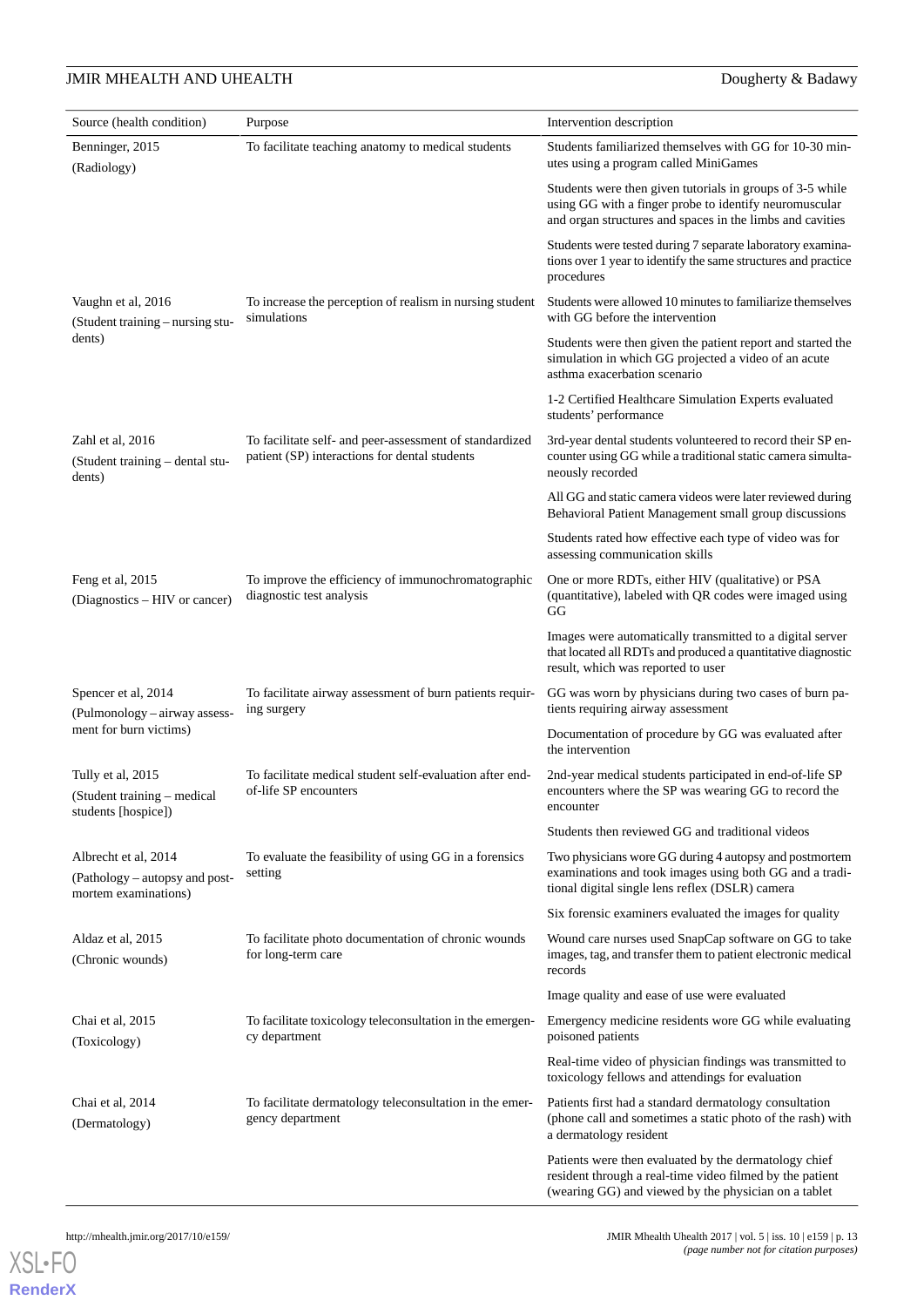### **Feasibility and Acceptability of Google Glass as Patient-Centered Interventions**

[Table 5](#page-13-0) summarizes the user satisfaction results of the patient-centered interventions (see [Multimedia Appendix 3](#page-17-5) for more technical results). Overall, participant feedback on the comfort and ease of use of Google Glass in patient-centered interventions was very positive. Of the participants with visual impairments, Anam et al reported a median usability score of 4.6/5 [\[14](#page-18-4)], and Tanuwidjaja reported that a majority of participants believed the Google Glass intervention would be useful in everyday life [[18\]](#page-18-5). Among the participants with motor impairments, namely Parkinson's Disease (PD), while overall reactions were positive [[12\]](#page-18-13) and some believed that Google Glass allowed them to do things they were not previously able to do independently [[11\]](#page-18-12), there were also some consistent frustrations expressed. For example, some experienced difficulties using the touchpad and voice navigation features as a result of tremors and dysarthria associated with the disease [[10,](#page-18-11)[11\]](#page-18-12). While participants with ASD reported positive experiences using Google Glass [\[20](#page-18-7)], participants using it to collect physiological data reported privacy concerns and found a smartwatch to have better usability [[25](#page-19-3)]. Some of the common complaints reported were overheating of the device [[14](#page-18-4)[,15](#page-18-15),[20\]](#page-18-7), its relatively short battery life [[6,](#page-18-2)[14](#page-18-4)[,15](#page-18-15)[,17](#page-18-19)[,18](#page-18-5),[22](#page-18-18),[24](#page-19-2)], poor quality camera [[17](#page-18-19)[,18](#page-18-5)], perceived stigma when wearing the device in public [\[14](#page-18-4),[25\]](#page-19-3), wireless connectivity issues [[26\]](#page-19-0), and concerns about privacy and the protection of confidential information [[11,](#page-18-12)[25\]](#page-19-3). These results suggest the potential for future research and implementation to support patients if Google can address some of the device's technological limitations. However, the issues experienced by PD patients due to dysarthria and tremors should be addressed in interventions related to motor impairments.

<span id="page-13-0"></span>**Table 5.** Feasibility and acceptability of Google Glass as patient-centered interventions.

| Source (health condition)                                   | User satisfaction results                                                                                                                                                                                                                                                                                                                                                                                                                                                                                                                                                                                                                                                                                            |
|-------------------------------------------------------------|----------------------------------------------------------------------------------------------------------------------------------------------------------------------------------------------------------------------------------------------------------------------------------------------------------------------------------------------------------------------------------------------------------------------------------------------------------------------------------------------------------------------------------------------------------------------------------------------------------------------------------------------------------------------------------------------------------------------|
| Anam et al, 2014<br>(Ophthalmology – visual impairment)     | Participants completed 5-point Likert scale on usability of the Expression system (a score of 5=the best):<br>Learnability median 4.1, interquartile range (IQR) 0.7; Informativeness median 4.5, IQR 1.0; Usability<br>median 4.6, IQR 0.7; User Satisfaction median 4.5, IQR 1.0; Willing to Use median 3.7, IQR 0.7. The<br>relatively low score for "Willing to Use" can be attributed to perceived uncertainty in social acceptability<br>of wearing a device such as GG.                                                                                                                                                                                                                                       |
| Tanuwidjaja et al, 2014<br>(Ophthalmology - colorblindness) | 4/6 participants reported they found Chroma system useful in performing study tasks and would find it<br>useful in everyday life. Two participants expressed concerns about system lag time in switching between<br>modes. One participant did not find the system helpful because his vision test scores worsened when using<br>Chroma.                                                                                                                                                                                                                                                                                                                                                                             |
| Malu and Findlater, 2015<br>(Motor impairment - upper body) | Participants rated system features on a 5-point scale (1=very easy/comfortable to 5=very difficult/uncom-<br>fortable): Visual Display comfort median 2, mean 2.2, SD 1.2; ease median 2, mean 2.2, SD 1.2;<br>Touchpad Gestures comfort median 3, mean 3, SD 2.2; ease median 2, mean 2.7, SD 1.9; Voice Commands<br>ease median 1, mean 1.7, SD 1.2. For the reciprocal tapping task, most (N=8) found the large touchpad<br>easiest to use, and most $(N=7)$ found the large touchpad to be most physically comfortable.                                                                                                                                                                                          |
| McNaney et al, 2014<br>(Motor impairment – PD)              | Study exit interviews identified some concerns with usability of and patient satisfaction with GG. Some<br>felt wearing GG in public drew unwanted attention, and 3/4 participants reported they would not wear<br>GG in certain settings due to safety concerns. All participants experienced frustration when certain features,<br>such as voice recognition and navigation, were difficult to use in everyday life or did not work. However,<br>when the features were working properly, user satisfaction was high. GG enabled some to do things others<br>without PD can do on mobile phones. Overall, reactions to GG were positive and showed appreciation<br>for how GG could be used to help those with PD. |
| McNaney et al, 2015<br>(Motor impairment – PD)              | Study exit interviews revealed mixed reactions to LApp program, with some finding significant improve-<br>ment in and confidence with their speech volume and others reporting the program performance was in-<br>consistent. Additional frustrations were related to GG's short battery life and difficulties navigating the<br>touchpad because of PD-related tremors.                                                                                                                                                                                                                                                                                                                                             |
| Zhao et al, 2016<br>(Motor impairment – PD)                 | Most users found GG easy or very easy to use $(N=7/11)$ and the instructions on screen clear or very clear<br>to read $(9/12)$ . One user particularly liked the bone-conducting headphone because the metronome was<br>less audible to others around. Some participants disliked GG's placement of the visual display in the upper<br>right corner ( $n=3$ ) and suggested images be projected binocularly ( $n=1$ ) or more focally ( $n=2$ ) in the visual<br>field. They suggested verbal instructions ( $n=9$ ), rhythmic music ( $n=2$ ), and postural feedback ( $n=1$ ) as<br>additional cues for the app and that cues be provided only when needed $(n=2)$ .                                               |
| Voss et al, 2016<br>(Psychological/Developmental – ASD)     | Review of videos of participants using GG system at home showed that children reported positive experi-<br>ences with the activities at home and stated they viewed the system as a toy. However, the device heated<br>up to uncomfortable levels if worn too long.                                                                                                                                                                                                                                                                                                                                                                                                                                                  |
| Richer et al, 2015<br>(Physiological measurements)          | Participants completed a qualitative assessment of their experience using DailyHeart on GG. Mean usabil-<br>ity rating for smartwatches (4.2) was higher than GG rating (2.8). Almost a third of participants were<br>afraid that health data stored in Google Fit could be misused by third parties. In comparing the use of<br>DailyHeart on GG and on Android Wear, Wear outperformed GG on all measures (appearance, features,<br>handling, distraction, and overall usability).                                                                                                                                                                                                                                 |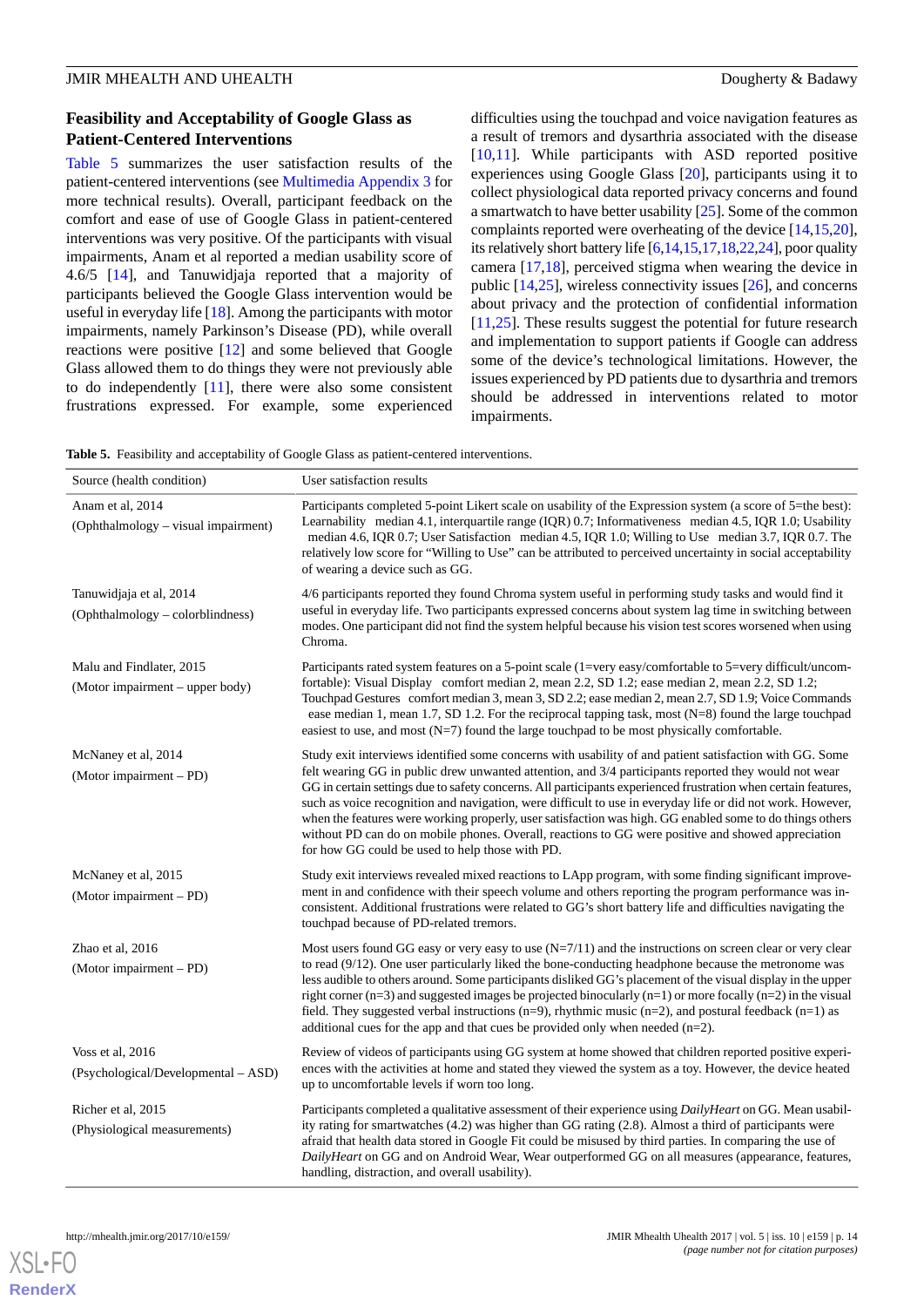### **Feasibility and Acceptability of Google Glass as Clinician-Centered Interventions**

[Table 6](#page-15-0) summarizes user satisfaction and technical results of the clinician-centered interventions (see [Multimedia Appendix](#page-17-6) [4](#page-17-6) for more technical results). The clinician-centered studies, which also varied greatly in specializations and uses of Google Glass, reported more inconsistent reactions regarding the utility of the device. Many of the studies reported technical frustrations similar to those mentioned in the patient-centered interventions—specifically, short battery life [[29,](#page-19-18)[31](#page-19-12)[,35](#page-19-4)[,37](#page-19-5),[41](#page-19-8)[,42](#page-19-15)[,48](#page-20-2)[,50](#page-20-5),[53\]](#page-20-6), device overheating [\[31](#page-19-12),[35](#page-19-4),[37,](#page-19-5)[41\]](#page-19-8), difficulties with wireless network connection [[29](#page-19-18)[,35](#page-19-4),[37](#page-19-5)[,41](#page-19-8),[42](#page-19-15)[,48](#page-20-2),[55\]](#page-20-11), and privacy concerns [[28,](#page-19-19)[31\]](#page-19-12). Multiple studies reported that, while the device was generally comfortable to wear and did not distract from the clinician's work, it did not significantly improve outcomes or the clinician's efficiency [[29](#page-19-18)[,37](#page-19-5),[53\]](#page-20-6). The main sources of frustration specific to clinician use were the size and quality of images taken with and viewed through the device [[42,](#page-19-15)[45](#page-20-8)[,50](#page-20-5)], difficulties in taking images and videos, and keeping patient monitors in the clinician's line of vision due to the fact that the Google Glass follows a person's head movements instead of gaze [[33](#page-19-11),[36,](#page-19-17)[49\]](#page-20-3). Specifically, Spaedy

et al found that clinicians were dissatisfied viewing images of chest X-rays through Google Glass but were impressed with the images taken by the device and viewed on a mobile phone or computer [\[39](#page-19-14)]. In addition, Stetler et al, Duong et al, and Jeroudi et al reported that cardiologists were generally not confident with their interpretations of ECGs viewed through Google Glass [\[43](#page-19-13)[-45](#page-20-8)]. However, other studies, in particular the ones that used Google Glass as a tool for training students, found that students had overall positive reactions to Google Glass and would recommend its future use [\[35](#page-19-4),[36,](#page-19-17)[41](#page-19-8),[47-](#page-20-9)[49,](#page-20-3)[52\]](#page-20-4). For example, Chaballout et al found that most students (10/12, 83%) recommended its continued use in clinical simulations [[35\]](#page-19-4). Similarly, Wu et al found that a majority (88%) of the medical students and radiology residents would be likely to use ultrasound visualization through Glass instead of a traditional monitor [\[41](#page-19-8)]. One exception to this trend was a study by Iversen et al, which reported that a majority of the physiotherapy students (26/39, 67%) found Google Glass' video quality unacceptable, and many (23/39, 59%) did not feel the device enhanced their learning experience [\[37](#page-19-5)]. Despite this contradiction, these results suggest that the greatest potential for Google Glass implementation to support clinicians lies in student training.

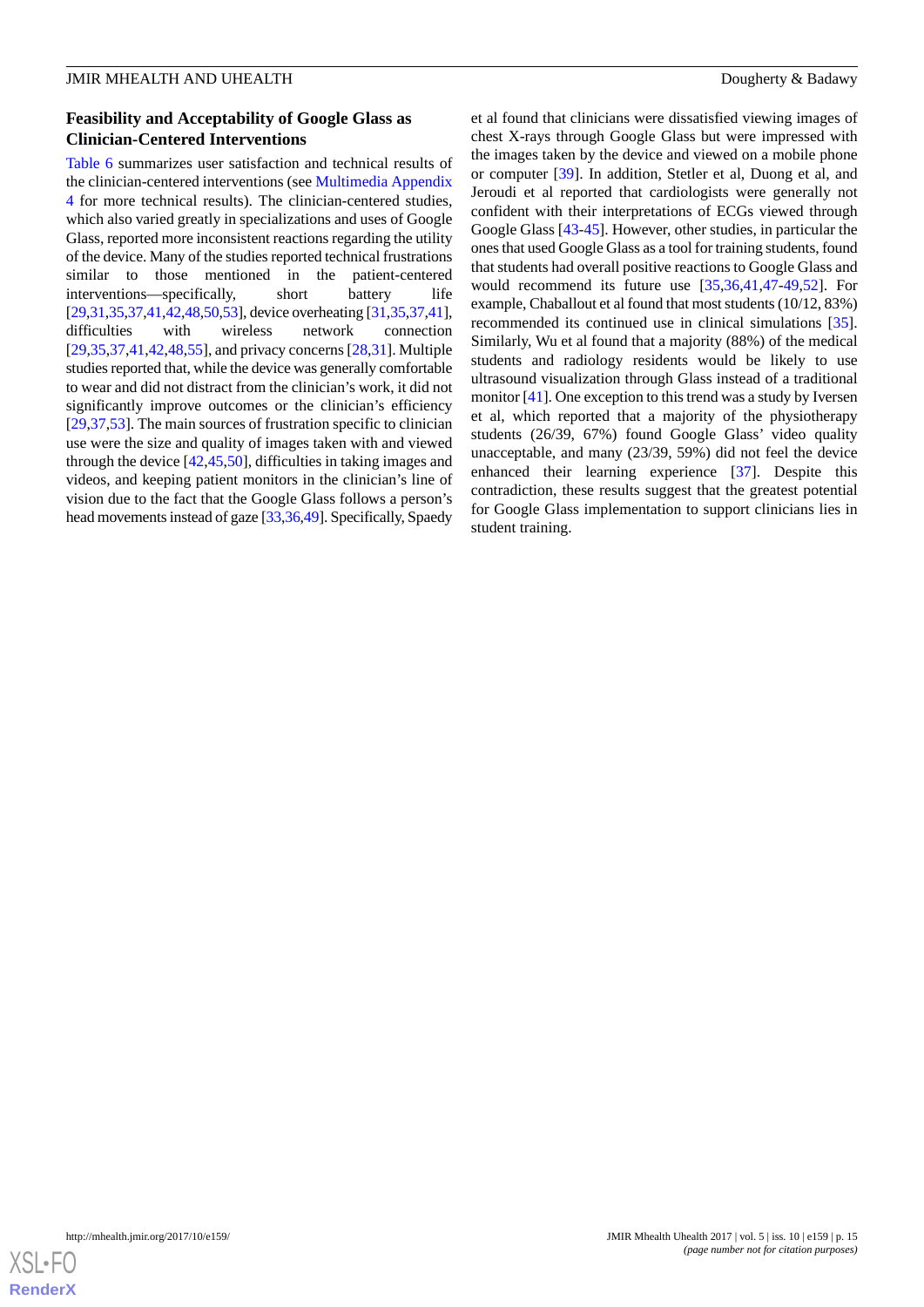<span id="page-15-0"></span>**Table 6.** Feasibility and acceptability of Google Glass as clinician-centered interventions.

| Source (health condition)                                                          | User satisfaction results                                                                                                                                                                                                                                                                                                                                                                                                                                                                                                                                                                                                                     |
|------------------------------------------------------------------------------------|-----------------------------------------------------------------------------------------------------------------------------------------------------------------------------------------------------------------------------------------------------------------------------------------------------------------------------------------------------------------------------------------------------------------------------------------------------------------------------------------------------------------------------------------------------------------------------------------------------------------------------------------------|
| Cicero et al, 2014<br>(Disaster relief)                                            | First responders using GG completed a survey assessment after the intervention, and their responses<br>supported the idea that GG does not make a significant improvement in disaster triage.                                                                                                                                                                                                                                                                                                                                                                                                                                                 |
| Yuan et al, 2015<br>(Neurology)                                                    | Local physicians found that holding a mobile phone to provide the consulting specialist live images on<br>GG was inconvenient.                                                                                                                                                                                                                                                                                                                                                                                                                                                                                                                |
|                                                                                    | Teleneurohospitalists using GG did not feel the system allows for patient evaluation similar to what would<br>be achieved in-person.                                                                                                                                                                                                                                                                                                                                                                                                                                                                                                          |
| Chaballout et al, 2016<br>(Student training - health science students)             | Participants were asked to complete 2 post-intervention surveys, a 13-item Student Satisfaction and Self-<br>Confidence in Learning Scale and a 20-item Simulation Design Scale (scale for both measures was<br>1=strongly disagree to 5=strongly agree). Most students recommended continued use of GG in clinical<br>simulations ( $N=10/12$ ). They also reported high mean scores on the simulations's design and satisfaction<br>with the simulation to promote learning and self-confidence in learning.                                                                                                                                |
|                                                                                    | Simulation Design Scale (mean [SD]): Objectives and information 4.65 (0.18); Support 4.85 (0.04);<br>Problem solving 4.53 (0.30); Feedback/guided reflection 4.85 (0.14); Fidelity (realism) 4.67 (0.12)                                                                                                                                                                                                                                                                                                                                                                                                                                      |
|                                                                                    | Student Satisfaction and Self-Confidence with Learning (mean [SD]): Satisfaction with current learning<br>4.67 (0.13); Self-confidence in learning $4.35$ (0.60).                                                                                                                                                                                                                                                                                                                                                                                                                                                                             |
| Drake-Brockman et al, 2016<br>(Anesthesiology)                                     | Anesthetists participating in the intervention were asked to complete a survey including a Likert scale<br>and freeform questions: 78% would use GG again, 58% would recommend GG to colleagues, 21% felt<br>GG improved patient management, 90% reported GG was comfortable to wear, 86% reported that infor-<br>mation presented on GG was easy to read, 56% would wear GG in view of patients, 75% felt positive<br>about using GG in the operating room environment, 82.5% reported that wearing GG did not distract from<br>patient management.                                                                                          |
| Iversen et al, 2015<br>(Student training – physiotherapy students)                 | Students who used GG in the study answered questions about the technology after the intervention. 67%<br>$(26/39)$ of students evaluated GG video quality as not acceptable (score of $\leq$ 2 on the Likert scale), and<br>59% (23/39) of students reported using GG did not enhance their learning experience.                                                                                                                                                                                                                                                                                                                              |
| Spaedy et al, 2016<br>(Radiology)                                                  | Participants responded to a 5-point Likert scale about the quality of GG images and their confidence about<br>their interpretation. When viewing images through GG, 87% (13/15) were dissatisfied with the image and<br>unsure that such a small display would be able to provide the necessary level of detail. 80% (12/15) were<br>impressed with image clarity taken via GG and viewed on the mobile device.                                                                                                                                                                                                                               |
| Wu et al, 2014<br>(Student training – medical students and<br>radiology residents) | Participants who used GG responded to a post-exercise survey. 87% reported GG was comfortable to use<br>for ultrasound guidance. 88% reported they would be likely to use ultrasound visualization through GG<br>as opposed to traditional monitors (18% very likely, 35% moderately likely, 35% somewhat likely). 78%<br>indicated they would "very likely" be interested in future research studies involving GG in medical simu-<br>lation and education.                                                                                                                                                                                  |
| Stetler et al, 2015<br>(Cardiology)                                                | Physicians responded to a 5-point user-experience Likert scale after the intervention. 58% (7/12) were<br>satisfied with GG image quality of ECGs. 50% (6/12) were confident in their interpretation when using<br>GG.                                                                                                                                                                                                                                                                                                                                                                                                                        |
| Duong et al, 2015<br>(Cardiology)                                                  | Participants responded to a post-study survey regarding their satisfaction with image quality and comfort<br>making clinical recommendations. $10\%$ ( $1/10$ ) were "neutral" regarding quality and giving recommenda-<br>tions. 60% (6/10) of physicians were "somewhat satisfied" and would be "somewhat comfortable" giving<br>recommendations. 30% (3/10) were "very satisfied" and would be "very comfortable" giving recommen-<br>dations.                                                                                                                                                                                             |
| Jeroudi et al, 2014<br>(Cardiology)                                                | Participants completed subjective ratings on a 5-point Likert scale regarding image quality and their<br>confidence of ECG interpretation. 75% (9/12) were dissatisfied with the ECG image quality when viewing<br>via GG. 83% (10/12) were not confident in their interpretation when viewing via GG. 58% (7/12) were<br>neutral about ECG images taken by GG and viewed on mobile phones. 58% (7/12) were more confident<br>in their interpretation when viewing the GG image on a mobile phone than when viewing via GG.                                                                                                                   |
| Benninger, 2015<br>(Radiology)                                                     | Participants responded to a 5-point Likert scale questionnaire. Did they enjoy the exposure to technology<br>applying the triple feedback method? Average score 4.6. Would they prefer more time with the technology?<br>Average score 4.8                                                                                                                                                                                                                                                                                                                                                                                                    |
| Vaughn et al, 2016<br>(Student training – nursing students)                        | After the intervention, students responded to 2 surveys, the Simulation Design Scale and the Self-Confidence<br>in Learning Scale (both 5-point scales from 1=strongly disagree to 5=strongly agree), to assess their per-<br>ception of GG in the simulation: Independent problem-solving was facilitated, 4.75 (0.45); Resembled a<br>real-life situation, $4.75(0.45)$ ; Teaching methods were helpful and effective, $4.67(0.65)$ ; Teaching mate-<br>rials were motivating and helpful, 4.58 (0.90); Confidence in mastering simulation content: 4.42 (0.51);<br>Develops skills/knowledge applicable to a clinical setting, 4.83 (0.39) |

**[RenderX](http://www.renderx.com/)**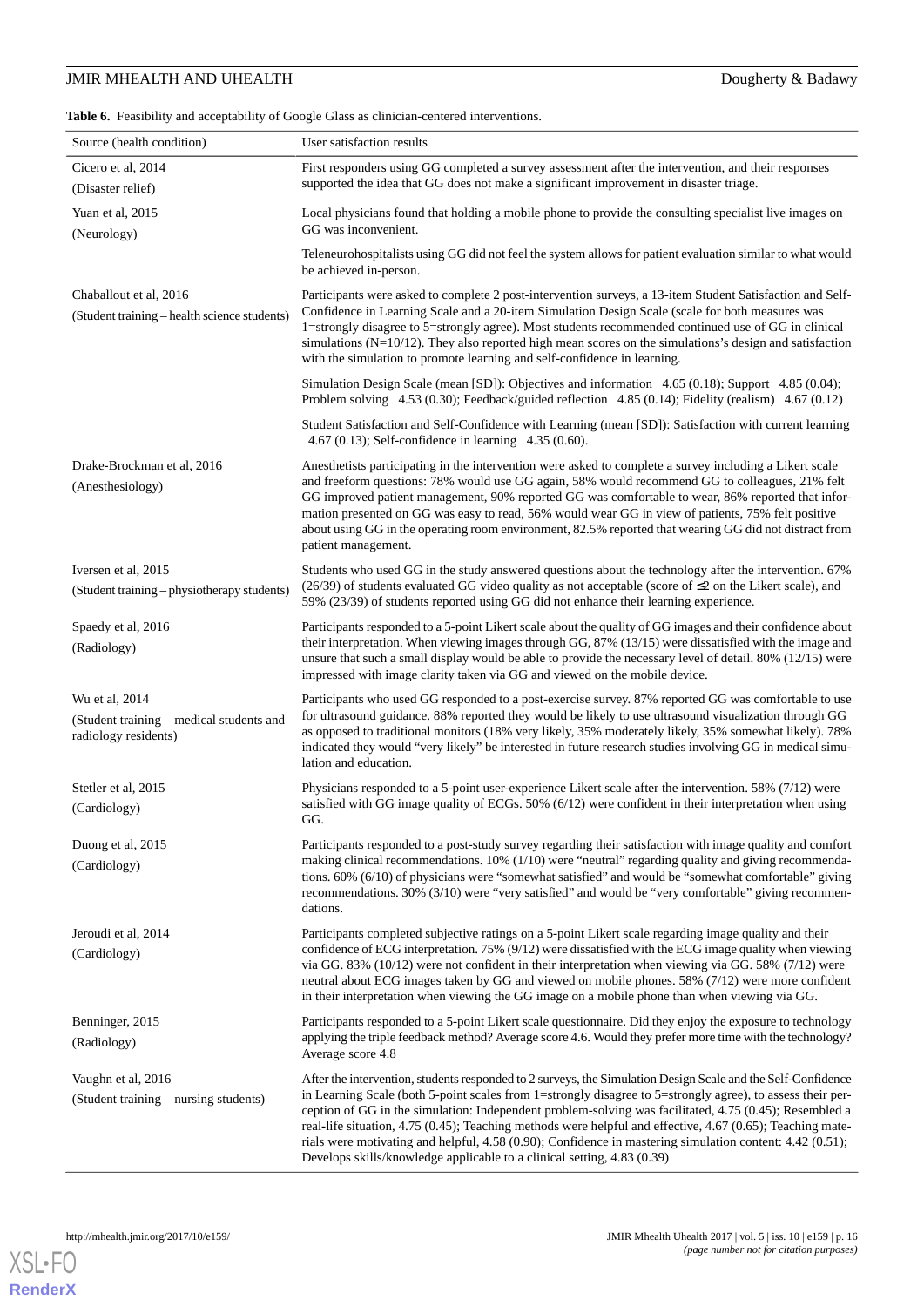| Source (health condition)                                                      | User satisfaction results                                                                                                                                                                                                                                                                                                                                                                                                                                                                                                                                                                                                                                                  |
|--------------------------------------------------------------------------------|----------------------------------------------------------------------------------------------------------------------------------------------------------------------------------------------------------------------------------------------------------------------------------------------------------------------------------------------------------------------------------------------------------------------------------------------------------------------------------------------------------------------------------------------------------------------------------------------------------------------------------------------------------------------------|
| Zahl et al, 2016<br>(Student training - dental students)                       | Students responded to 4 open- and closed-text items about using GG and static video for self- and peer-<br>assessment. Students' reported mean score was higher for GG recordings (84.61) than static video (79.74).<br>Students reported that verbal communication was more easily assessed by reviewing GG video (23.87)<br>than static video (22.17); paraverbal communication was more easily assessed by reviewing GG video<br>(24.26) than static video (21.51); and nonverbal communication was more easily assessed by reviewing<br>static video (19.78) than GG video (17.09).                                                                                    |
| Tully et al, 2015<br>(Student training – medical students [hos-<br>pice)       | Students responded to a 5-point Likert scale on how distracting they found GG during the intervention.<br>23% (7/30) reported a "positive, nondistracting experience." 37% (11/30) reported a "positive, initially<br>distracting experience." 17% (5/30) reported a "neutral experience." 10% (3/30) reported a "negative ex-<br>perience." After reviewing the videos filmed with GG, 70% (16/30) believed that GG is worth including<br>in the clinical skills training program.                                                                                                                                                                                        |
| Albrecht et al, 2014<br>(Pathology – autopsy and postmortem ex-<br>aminations) | Both participants agreed that GG was comfortable to wear but required more physical effort to capture<br>images than a DSLR camera.                                                                                                                                                                                                                                                                                                                                                                                                                                                                                                                                        |
| Chai et al, 2015<br>(Toxicology)                                               | Study participants completed a survey immediately after the consult about their experience viewing a<br>teleconsult through GG: 94% (17/18) were confident in the toxidrome after GG consultation as compared<br>to $56\%$ (10/18) who were confident after phone consultation.                                                                                                                                                                                                                                                                                                                                                                                            |
| Chai et al, 2014<br>(Dermatology)                                              | All participants responded to a survey on acceptability of GG after their consultation. 93.5% (29/31) were<br>overall satisfied with the video consultation. 22.6% (7/31) preferred care provided through mobile video<br>communication technology over a standard face-to-face clinic visit. 74.2% (23/31) preferred care provided<br>through mobile video communication technology over standard emergency department telephone consul-<br>tation. 93.3% (28/31) would recommend the video consultation to others. 96.8% (28/30) felt comfortable<br>that privacy was protected during the video encounter. 96.8% (30/31) were confident in the video equipment<br>used. |
|                                                                                | of Google Glass in those studies include data visualization and                                                                                                                                                                                                                                                                                                                                                                                                                                                                                                                                                                                                            |

# *Discussion*

### **Principal Findings**

In recent years, wearable devices such as wrist-worn accelerometers and head-mounted devices have become increasingly popular for their applications to everyday life as well as to various industries. While Google Glass, one of the more well-known head-mounted wearable devices, has yet to successfully break into the consumer market, various industries are eager to harness its potential in their fields. Medicine is one such industry; however, far greater attention has been paid to surgical applications than to nonsurgical ones. In this systematic review, we assessed existing evidence of the usability, benefits, and limitations of Google Glass to support both patients and clinicians in nonsurgical medical settings. Overall, the evidence was somewhat limited by a small number of studies fitting all inclusion criteria, small sample sizes, and other methodological considerations, particularly for statistical analysis. We included 51 studies that met our pre-set inclusion criteria, with the majority of studies describing clinician-centered interventions. There was a wide range of health conditions and uses of Google Glass. While information regarding age of participants was limited, the studies that did include age information were conducted with adults and none within pediatric populations. Many were conducted in laboratory, hospital, and student training settings, which indicates potential of university-affiliated teaching hospitals to integrate wearable technologies to make clinicians more efficient and provide clinical support to patients.

Unlike our systematic review, other recent reviews of the use of wearable technology in medicine included other heads-up devices besides Google Glass and did not distinguish between surgical and nonsurgical interventions [[3](#page-17-2)[,4](#page-18-0)]. Some of the uses

 $X$ SL•F $O$ **[RenderX](http://www.renderx.com/)** of Google Glass in these studies include data visualization and video recording during surgery and interventional radiology, smart checklists, telementoring, virtual reality for education or pain management, interpretation of images, teleconsultation, teleconferencing, drug delivery tracking, patient empowerment, laboratory diagnostics, and forensic medicine [\[3](#page-17-2),[4\]](#page-18-0).

A recent systematic review of medical applications of Google Glass in both surgical and nonsurgical settings found more globally positive support for the technology's use in these settings [[4\]](#page-18-0). However, this systematic review discussed a smaller sample of articles (n=21) that spanned surgical and nonsurgical medical interventions as well as scientific settings in general. Furthermore, original research studies on Google Glass in surgical interventions report fewer technical issues with the device and recommend strategies to overcome those that were encountered. One study, in which a pediatric surgeon wore Google Glass continuously for 4 weeks, reports with confidence that the photographic and video quality of the device was sufficient to capture all clinically relevant findings [\[57](#page-20-12)]. In contrast, many of the studies included in our analysis cited the photographic and video quality of Glass as a significant clinical limitation. While our findings regarding the limitations to the use of Glass, namely battery life, photographic and video quality, and streaming capabilities, were consistent with those encountered in surgical applications, the surgical studies seem to have made more progress in testing potential solutions. For example, one plastic surgeon used a USB-powered pocket battery to eliminate the need to recharge the device during the operation, noise-canceling headphones to enhance the sound transmitted by Glass, and a light emitting diode (LED) lamp headset to improve photo and video quality [[4\]](#page-18-0). These findings support the potential of Google Glass to be even more beneficial in nonsurgical medical interventions if technical limitations are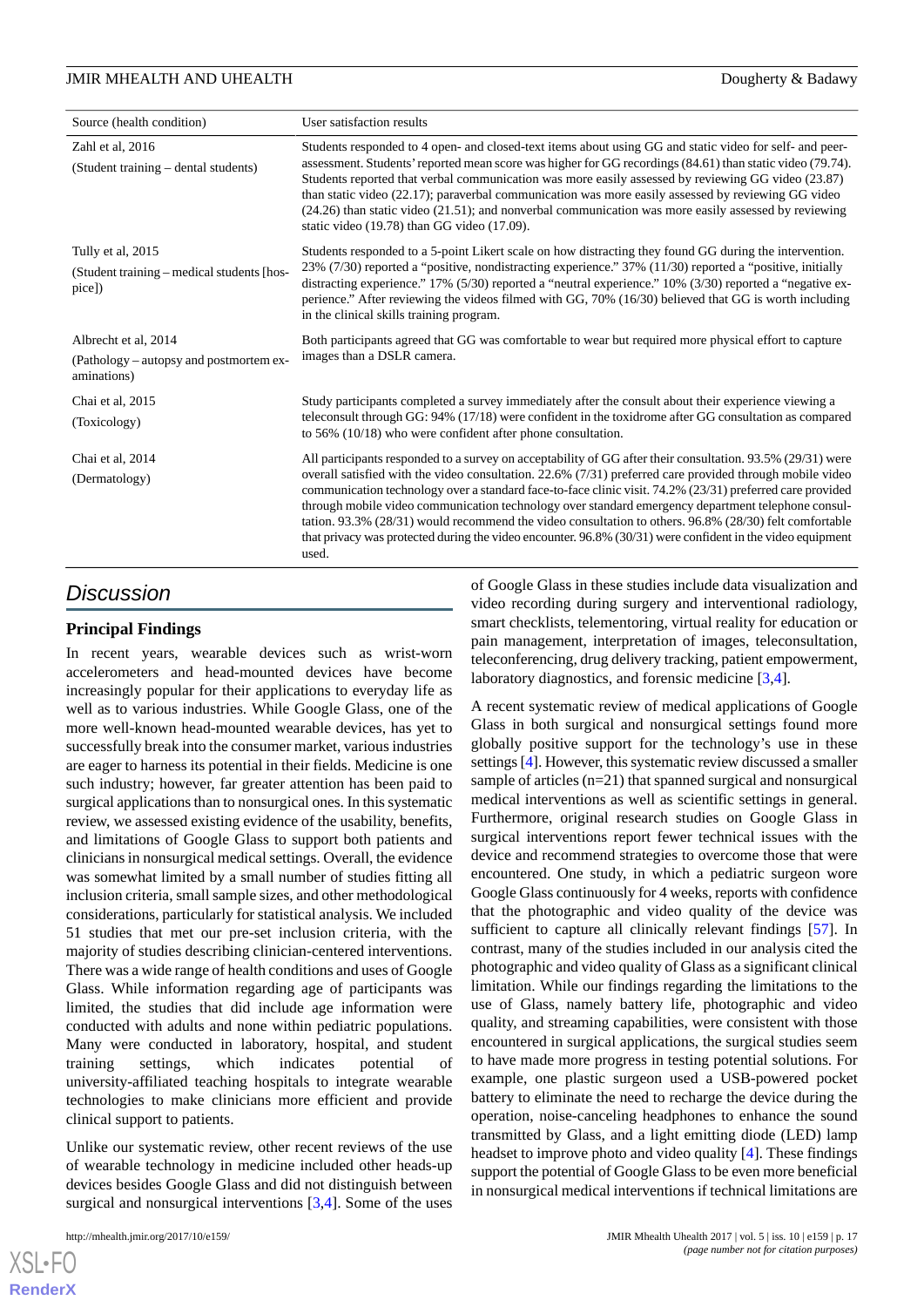overcome either in newer models of the device or with the implementation of these solutions.

#### **Strengths and Limitations**

Our systematic review has a number of strengths. First, our review was conducted following the recommendations and guidelines for rigorous systematic reviews methodology [\[58](#page-20-14)[-60\]](#page-20-15). Second, we used a very sensitive search strategy guided by a librarian information specialist with no language restrictions to include as many relevant studies as possible and minimize possible publication bias. In addition, we searched other resources, including published systematic reviews, clinical trial registries, and different electronic databases. Finally, 2 authors completed the review process independently at all stages.

Our systematic review of the literature has some potential methodological limitations. First, similar to other systematic reviews, although our search criteria were comprehensive, we could have missed some relevant articles [\[61](#page-20-16)]. Second, we included only original research papers that have been published in peer-reviewed journals, and the possibility of publication bias with the tendency to report positive study results cannot be excluded [\[62](#page-20-17)]. Finally, a number of the studies included in our review had a relatively small sample size.

### **Conclusions**

Results regarding the feasibility, usability, and acceptability of Google Glass in nonsurgical medical settings were extremely varied, with more positive results being reported for patient-centered studies and student training settings. Further investigation with rigorous research designs evaluating the efficacy and cost-effectiveness of these more successful interventions in supporting patients and clinicians is warranted. These efforts would be beneficial in informing the base of evidence on the use of wearable devices, such as Google Glass, in medicine.

### **Acknowledgments**

We thank Ms Linda O'Dwyer (Galter Health Sciences Library, Northwestern University Feinberg School of Medicine, Chicago, IL) for her support with the literature search. We also thank Ms Ayana Ceaser (Northwestern University Weinberg College of Arts and Sciences, Evanston, IL) for her help with data extraction.

### <span id="page-17-3"></span>**Conflicts of Interest**

None declared.

### **Multimedia Appendix 1**

<span id="page-17-4"></span>PRISMA checklist.

[[PDF File \(Adobe PDF File\), 65KB-Multimedia Appendix 1](https://jmir.org/api/download?alt_name=mhealth_v5i10e159_app1.pdf&filename=7086845ea216ac80f00bcbbebea587c9.pdf)]

### <span id="page-17-5"></span>**Multimedia Appendix 2**

Search strategies.

[[PDF File \(Adobe PDF File\), 27KB-Multimedia Appendix 2](https://jmir.org/api/download?alt_name=mhealth_v5i10e159_app2.pdf&filename=eaec79aec00f2692ef2ab382fbbdad54.pdf)]

### <span id="page-17-6"></span>**Multimedia Appendix 3**

Summary of the technical results of the patient-centered studies.

[[PDF File \(Adobe PDF File\), 80KB-Multimedia Appendix 3](https://jmir.org/api/download?alt_name=mhealth_v5i10e159_app3.pdf&filename=f2eeafe037854892d4514883dec0a8df.pdf)]

### <span id="page-17-0"></span>**Multimedia Appendix 4**

Summary of the technical results of the clinician-centered studies.

<span id="page-17-1"></span>[[PDF File \(Adobe PDF File\), 94KB-Multimedia Appendix 4](https://jmir.org/api/download?alt_name=mhealth_v5i10e159_app4.pdf&filename=a28b050600aec8efe972aaa93fb7c6cd.pdf)]

### <span id="page-17-2"></span>**References**

- 1. Iqbal MH, Aydin A, Brunckhorst O, Dasgupta P, Ahmed K. A review of wearable technology in medicine. J R Soc Med 2016 Oct;109(10):372-380. [doi: [10.1177/0141076816663560\]](http://dx.doi.org/10.1177/0141076816663560) [Medline: [27729595\]](http://www.ncbi.nlm.nih.gov/entrez/query.fcgi?cmd=Retrieve&db=PubMed&list_uids=27729595&dopt=Abstract)
- 2. Michael A, Tehrani K. Wearable Technology and Wearable Devices: Everything You Need to Know. 2014. URL: [http:/](http://www.wearabledevices.com/what-is-a-wearable-device/) [/www.wearabledevices.com/what-is-a-wearable-device/](http://www.wearabledevices.com/what-is-a-wearable-device/) [accessed 2017-08-27] [[WebCite Cache ID 6t1sQoa7o\]](http://www.webcitation.org/

                                            6t1sQoa7o)
- 3. Wrzesinska N. MEDtube Science. The use of smart glasses in healthcare URL: [https://medtube.net/science/wp-content/](https://medtube.net/science/wp-content/uploads/2014/03/The-use-of-smart-glasses-in-healthcare-%E2%80%93-review.pdf) [uploads/2014/03/The-use-of-smart-glasses-in-healthcare-%E2%80%93-review.pdf](https://medtube.net/science/wp-content/uploads/2014/03/The-use-of-smart-glasses-in-healthcare-%E2%80%93-review.pdf) [accessed 2017-08-27] [[WebCite Cache](http://www.webcitation.org/

                                            6t1sqqx1p) [ID 6t1sqqx1p](http://www.webcitation.org/

                                            6t1sqqx1p)]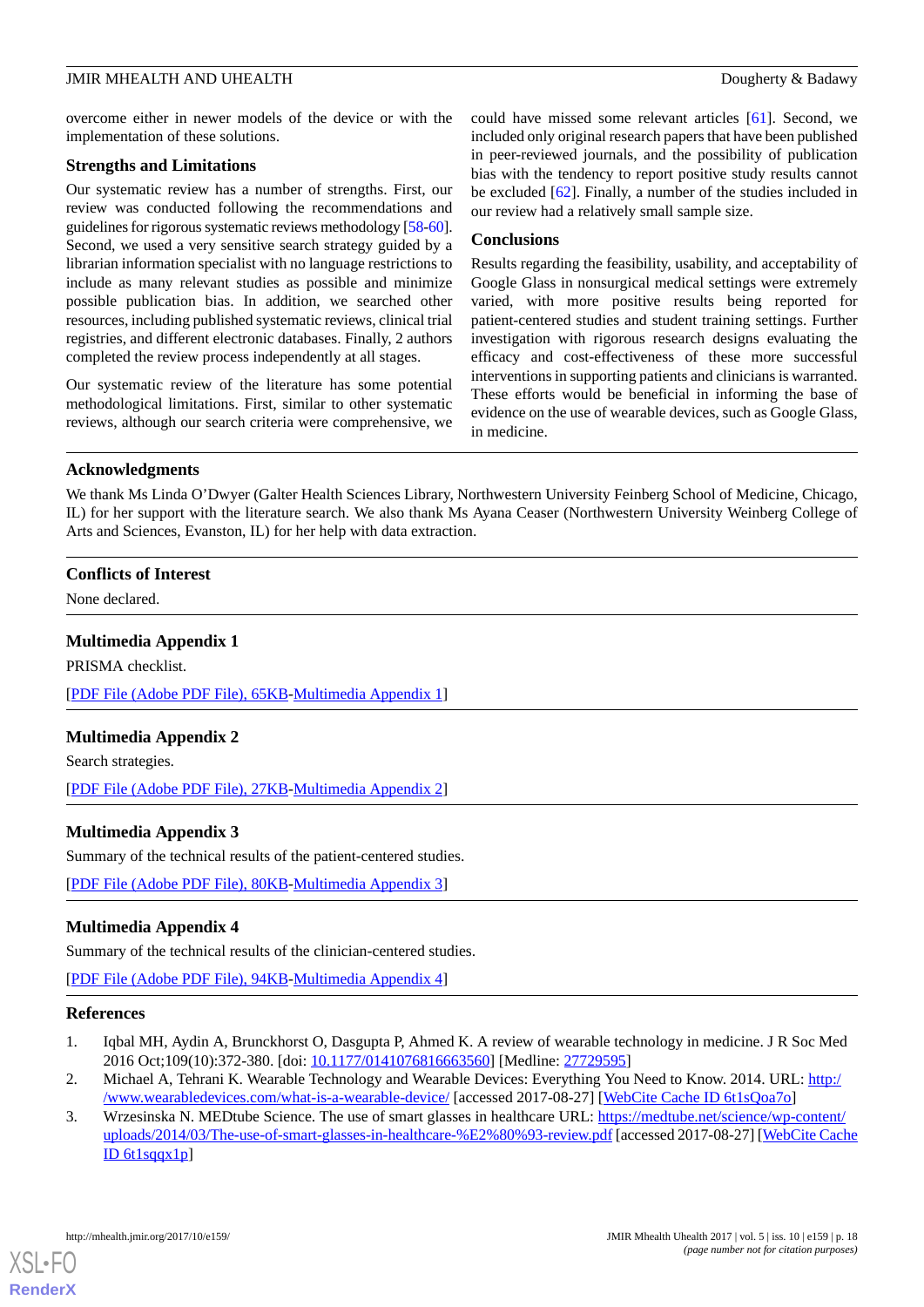- <span id="page-18-0"></span>4. Davis CR, Rosenfield LK. Looking at plastic surgery through Google Glass: part 1. Systematic review of Google Glass evidence and the first plastic surgical procedures. Plast Reconstr Surg 2015 Mar;135(3):918-928. [doi: [10.1097/PRS.0000000000001056](http://dx.doi.org/10.1097/PRS.0000000000001056)] [Medline: [25719707\]](http://www.ncbi.nlm.nih.gov/entrez/query.fcgi?cmd=Retrieve&db=PubMed&list_uids=25719707&dopt=Abstract)
- <span id="page-18-1"></span>5. Moher D, Liberati A, Tetzlaff J, Altman DG, PRISMA Group. Preferred reporting items for systematic reviews and meta-analyses: the PRISMA statement. J Clin Epidemiol 2009 Oct;62(10):1006-1012. [doi: [10.1016/j.jclinepi.2009.06.005\]](http://dx.doi.org/10.1016/j.jclinepi.2009.06.005) [Medline: [19631508](http://www.ncbi.nlm.nih.gov/entrez/query.fcgi?cmd=Retrieve&db=PubMed&list_uids=19631508&dopt=Abstract)]
- <span id="page-18-16"></span><span id="page-18-2"></span>6. Lazewatsky D, Bowie C, LaFortune J. Wearable computing to enable robot microinteractions. 2014 Presented at: International Symposium on Robot and Human Interactive Communication; Aug 25-29, 2014; Edinburgh, UK p. 141-146 URL: [http:/](http://ieeexplore.ieee.org:80/document/6926244/?reload=true) [/ieeexplore.ieee.org:80/document/6926244/?reload=true](http://ieeexplore.ieee.org:80/document/6926244/?reload=true)
- <span id="page-18-17"></span>7. Gips J, Zhang M, Anderson D. Towards a Google Glass Based Head Control Communication System for People with Disabilities. In: Intephanidis C, editor. Communications in Computer and Information Science. Switzerland: Springer International Publishing; Jul 12, 2015:978-983.
- <span id="page-18-10"></span>8. Sinyukov D, NW RT. Augmenting a voice and facial expression control of a robotic wheelchair with assistive navigation. 2014 Presented at: International Conference on Systems, Man and Cybernetics (SMC); Oct 5-8, 2014; San Diego, CA p. 1088-1094 URL: <https://doi.org/10.1109/SMC.2014.6974059>
- <span id="page-18-11"></span>9. Malu M, Findlater L. Personalized, Wearable Control of a Head-mounted Display for Users with Upper Body Motor Impairments. 2015 Presented at: Annual ACM Conference on Human Factors in Computing Systems; Apr 18-23, 2015; Seoul, Republic of Korea p. 221-230 URL:<https://doi.org/10.1145/2702123.2702188> [doi: [10.1145/2702123.2702188\]](http://dx.doi.org/10.1145/2702123.2702188)
- <span id="page-18-12"></span>10. McNaney R, Poliakov I, Vines J, Balaam M, Zhang P, Olivier P. LApp: A Speech Loudness Application for People with Parkinson's on Google Glass. 2015 Presented at: Annual ACM Conference on Human Factors in Computing Systems; Apr 18-23, 2015; Seoul, Republic of Korea p. 497-500 URL:<https://doi.org/10.1145/2702123.2702292>
- <span id="page-18-13"></span>11. McNaney R, Vines J, Roggen D, Balaam M, Zhang P, Poliakov I, et al. Exploring the acceptability of google glass as an everyday assistive device for people with parkinson's. 2014 Presented at: SIGCHI Conference on Human Factors in Computing Systems; Apr. 26-May 1, 2014; Toronto, Ontario, Canada p. 2551-2554 URL: [https://dl.acm.org/citation.](https://dl.acm.org/citation.cfm?id=2557092) [cfm?id=2557092](https://dl.acm.org/citation.cfm?id=2557092) [doi: [10.1145/2556288.2557152\]](http://dx.doi.org/10.1145/2556288.2557152)
- <span id="page-18-3"></span>12. Zhao Y, Nonnekes J, Storcken EJM, Janssen S, van WEEH, Bloem BR, et al. Feasibility of external rhythmic cueing with the Google Glass for improving gait in people with Parkinson's disease. J Neurol 2016 Jun;263(6):1156-1165 [[FREE Full](http://europepmc.org/abstract/MED/27113598) [text](http://europepmc.org/abstract/MED/27113598)] [doi: [10.1007/s00415-016-8115-2\]](http://dx.doi.org/10.1007/s00415-016-8115-2) [Medline: [27113598](http://www.ncbi.nlm.nih.gov/entrez/query.fcgi?cmd=Retrieve&db=PubMed&list_uids=27113598&dopt=Abstract)]
- <span id="page-18-4"></span>13. Pervaiz M, Patel R. SpeechOmeter: heads-up monitoring to improve speech clarity. 2014 Presented at: International ACM SIGACCESS Conference on Computers & Accessibility; Oct 20-22, 2014; Rochester, New York p. 319-320 URL: [https:/](https://doi.org/10.1145/2661334.2661339) [/doi.org/10.1145/2661334.2661339](https://doi.org/10.1145/2661334.2661339)
- <span id="page-18-15"></span><span id="page-18-14"></span>14. Anam A, Alam S, Yeasin M. Expression: A Dyadic Conversation Aid using Google Glass for People with Visual Impairments. 2014 Presented at: International Conference on Mobile Computing, Applications and Services (MobiCASE); Nov. 6-7, 2014; Austin, TX p. 211-214 URL:<https://doi.org/10.4108/icst.mobicase.2014.257780>
- <span id="page-18-19"></span>15. Garcia G, Nahapetian A. Wearable computing for image-based indoor navigation of the visually impaired. In: Wireless Health Conference. 2015 Presented at: Wireless Health; Oct 14-16, 2015; Bethesda, MD p. 6. [doi: [10.1145/2811780.2811959\]](http://dx.doi.org/10.1145/2811780.2811959)
- <span id="page-18-5"></span>16. Pundlik S, HuaQi Y, Rui L, Peli E, Gang L. Magnifying Smartphone Screen Using Google Glass for Low-Vision Users. IEEE Trans Neural Syst Rehabil Eng 2017 Jan;25(1):52-61. [doi: [10.1109/TNSRE.2016.2546062\]](http://dx.doi.org/10.1109/TNSRE.2016.2546062) [Medline: [28113862\]](http://www.ncbi.nlm.nih.gov/entrez/query.fcgi?cmd=Retrieve&db=PubMed&list_uids=28113862&dopt=Abstract)
- <span id="page-18-6"></span>17. Hwang AD, Peli E. An augmented-reality edge enhancement application for Google Glass. Optom Vis Sci 2014 Aug;91(8):1021-1030 [\[FREE Full text](http://europepmc.org/abstract/MED/24978871)] [doi: [10.1097/OPX.0000000000000326\]](http://dx.doi.org/10.1097/OPX.0000000000000326) [Medline: [24978871](http://www.ncbi.nlm.nih.gov/entrez/query.fcgi?cmd=Retrieve&db=PubMed&list_uids=24978871&dopt=Abstract)]
- <span id="page-18-7"></span>18. Tanuwidjaja ED, Koa KC, Shao CPCN. Chroma: A Wearable Augmented-Reality Solution for Color-Blindness. 2014 Presented at: UbiComp; Sept. 13-17, 2017; Seattle, WA p. 799-810 URL: <http://ubicomp.org/ubicomp2014/> [doi: [10.1145/2632048.2632091](http://dx.doi.org/10.1145/2632048.2632091)]
- <span id="page-18-8"></span>19. Miranda D, Calderón M, Favela J. Anxiety detection using wearable monitoring. 2014 Presented at: MexIHC; Nov. 3-5, 2014; Oaxaca, Mexico p. 34-41 URL: <http://www.mexihc.org/2014/EN> [doi: [10.1145/2676690.2676694\]](http://dx.doi.org/10.1145/2676690.2676694)
- <span id="page-18-18"></span>20. Voss C, Washington P, Haber N. Superpower glass: delivering unobtrusive real-time social cues in wearable systems. 2016 Presented at: UbiComp; Nov. 12-16, 2016; Heidelberg, Germany p. 1218-1226 URL:<http://ubicomp.org/ubicomp2016/> [doi: [10.1145/2968219.2968310\]](http://dx.doi.org/10.1145/2968219.2968310)
- <span id="page-18-9"></span>21. Mirtchouk M, Merck C, Kleinberg S. Automated estimation of food type and amount consumed from body-worn audio and motion sensors. 2016 Presented at: UbiComp; Sept. 12-16, 2016; Heidelberg, Germany p. 451-462 URL: [http://ubicomp.](http://ubicomp.org/ubicomp2016/) [org/ubicomp2016/](http://ubicomp.org/ubicomp2016/) [doi: [10.1145/2494091.2494143\]](http://dx.doi.org/10.1145/2494091.2494143)
- 22. Rahman S, Merk C, Huang Y, Kleinberg S. Unintrusive Eating Recognition using Google Glass. 2015 Presented at: PervasiveHealth; May 20-23, 2015; Istanbul, Turkey p. 108-111 URL: <http://pervasivehealth.org/2015/show/home> [doi: [10.4108/icst.pervasivehealth.2014.255423](http://dx.doi.org/10.4108/icst.pervasivehealth.2014.255423)]
- 23. Ye X, Chen G, Cao Y. Automatic Eating Detection using head-mount and wrist-worn accelerometers. : IEEE; 2015 Presented at: International Conference on E-health Networking, Application & Services (HealthCom); Oct. 14-17, 2015; Boston, MA p. 578-581. [doi: [10.1109/HealthCom.2015.7454568\]](http://dx.doi.org/10.1109/HealthCom.2015.7454568)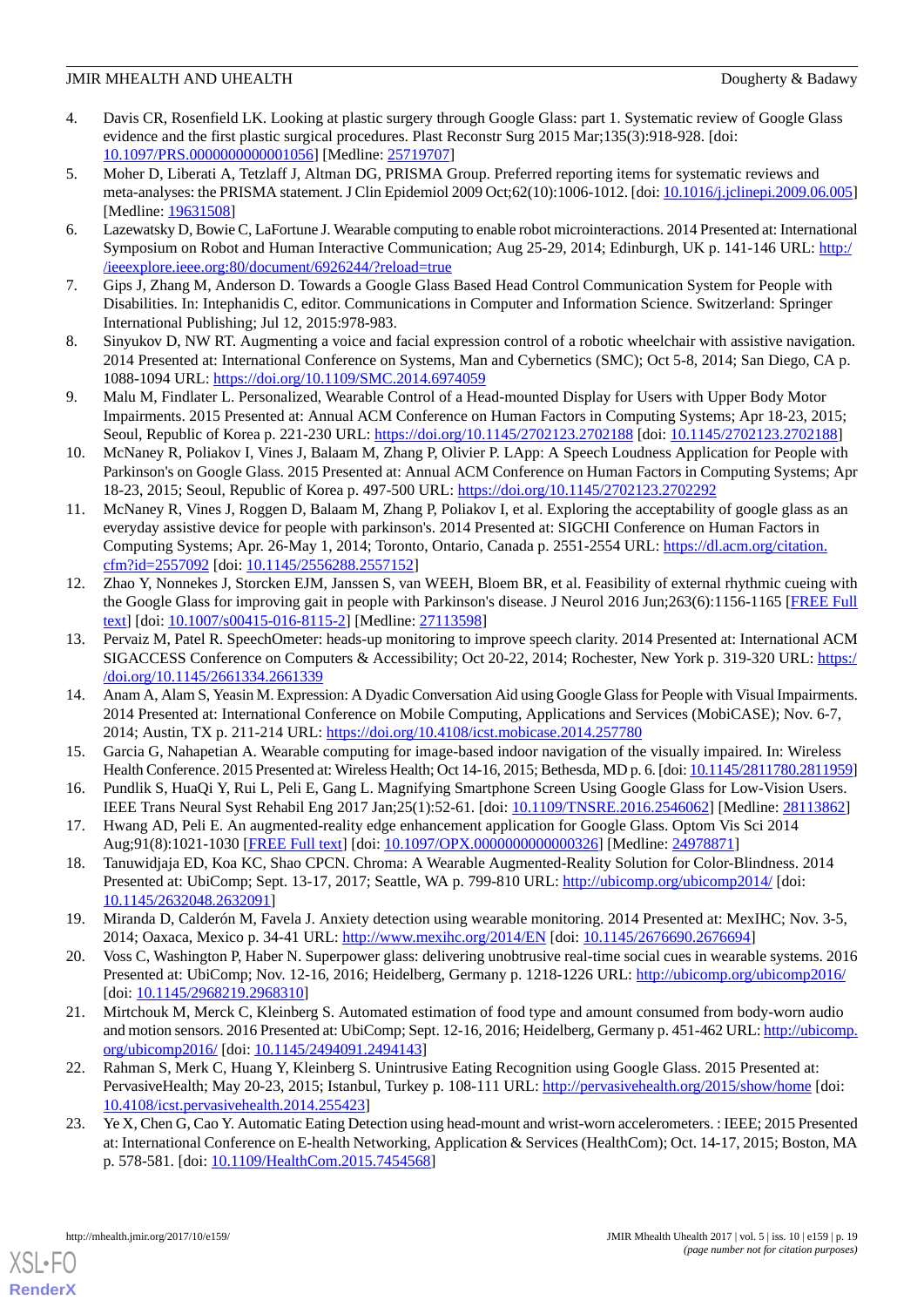- <span id="page-19-2"></span>24. Hernandez J, Li Y, Rehag JM, Picard RW. BioGlass: Physiological Parameter Estimation Using a Head-mounted Wearable Device. EAI International Conference on. 2014 Presented at: International Conference on Wireless Mobile Communication and Healthcare (Mobihealth); Nov. 3-5, 2014; Athens, Greece URL:<https://doi.org/10.1109/MOBIHEALTH.2014.7015908>
- <span id="page-19-3"></span>25. Richer R, Maiwald T, Pasluosta C, Hensel B, Eskofier B. Novel human computer interaction principles for cardiac feedback using google glass and Android wear. 2015 Presented at: International Conference on Wearable and Implantable Body Sensor Networks (BSN); June 9-12, 2015; Cambridge, MA p. 1-6. [doi: [10.1109/BSN.2015.7299363\]](http://dx.doi.org/10.1109/BSN.2015.7299363)
- <span id="page-19-1"></span><span id="page-19-0"></span>26. Wiesner M, Pobiruchin M, Hetterich C, Pfeifer D. GlassAllergy: a Google Glass-based solution to empower patients with skin allergies. Stud Health Technol Inform 2014;205:548-552. [Medline: [25160245](http://www.ncbi.nlm.nih.gov/entrez/query.fcgi?cmd=Retrieve&db=PubMed&list_uids=25160245&dopt=Abstract)]
- <span id="page-19-19"></span>27. Gillis J, Calyam P, Bartels A. Panacea's Glass: Mobile Cloud Framework for Communication in Mass Casualty Disaster Triage. 2015 Presented at: International Conference on Mobile Cloud Computing, Services, and Engineering (MobileCloud); Mar. 30-Apr. 3, 2015; San Francisco, CA p. 128-134 URL:<https://doi.org/10.1109/MobileCloud.2015.39>
- <span id="page-19-18"></span>28. Carenzo L, Barra FL, Ingrassia PL, Colombo D, Costa A, Della CF. Disaster medicine through Google Glass. Eur J Emerg Med 2015 Jun;22(3):222-225. [doi: [10.1097/MEJ.0000000000000229](http://dx.doi.org/10.1097/MEJ.0000000000000229)] [Medline: [25460812](http://www.ncbi.nlm.nih.gov/entrez/query.fcgi?cmd=Retrieve&db=PubMed&list_uids=25460812&dopt=Abstract)]
- <span id="page-19-9"></span>29. Cicero MX, Walsh B, Solad Y, Whitfill T, Paesano G, Kim K, et al. Do you see what I see? Insights from using google glass for disaster telemedicine triage. Prehosp Disaster Med 2015 Feb;30(1):4-8. [doi: [10.1017/S1049023X1400140X](http://dx.doi.org/10.1017/S1049023X1400140X)] [Medline: [25571779](http://www.ncbi.nlm.nih.gov/entrez/query.fcgi?cmd=Retrieve&db=PubMed&list_uids=25571779&dopt=Abstract)]
- <span id="page-19-12"></span>30. Newaz F, Eide A, Pultier A. Supporting first responder in-field communication and navigation using head-mounted displays. 2015 Presented at: International Conference on Information Systems for Crisis Response and Management (ISCRAM); May 24-27, 2015; Kristiansand, Norway URL: [http://idl.iscram.org/files/fahdbinmaleknewaz/2015/](http://idl.iscram.org/files/fahdbinmaleknewaz/2015/1208_FahdBinMalekNewaz_etal2015.pdf) [1208\\_FahdBinMalekNewaz\\_etal2015.pdf](http://idl.iscram.org/files/fahdbinmaleknewaz/2015/1208_FahdBinMalekNewaz_etal2015.pdf)
- <span id="page-19-10"></span>31. Paxton A, Rodriguez K, Dale R. PsyGlass: Capitalizing on Google Glass for naturalistic data collection. Behav Res Methods 2015 Sep;47(3):608-619. [doi: [10.3758/s13428-015-0586-z\]](http://dx.doi.org/10.3758/s13428-015-0586-z) [Medline: [25893865](http://www.ncbi.nlm.nih.gov/entrez/query.fcgi?cmd=Retrieve&db=PubMed&list_uids=25893865&dopt=Abstract)]
- <span id="page-19-11"></span>32. Pappachan P, Yus R, Joshi A, Finin T. Rafiki: A Semantic and Collaborative Approach to Community Health-Care in Underserved Areas. 2014 Presented at: International Conference on Collaborative Computing: Networking, Applications and Worksharing (CollaborateCom); Oct. 22-25, 2014; Miami, FL URL: [https://doi.org/10.4108/icst.collaboratecom.2014.](https://doi.org/10.4108/icst.collaboratecom.2014.257299) [257299](https://doi.org/10.4108/icst.collaboratecom.2014.257299) [doi: [10.4108/icst.collaboratecom.2014.257299\]](http://dx.doi.org/10.4108/icst.collaboratecom.2014.257299)
- <span id="page-19-16"></span>33. Pascale M, Sanderson P, Liu D, Mohamed I, Stigter N, Loeb R. Peripheral Detection for Abrupt Onset Stimuli Presented via Head-Worn Display. Proceedings of the Human Factors and Ergonomics Society Annual Meeting 2015;59(1):1326-1330 [[FREE Full text](https://doi.org/10.1177/1541931215591218)]
- <span id="page-19-4"></span>34. Yuan Z, Liu Z, Wei D, Shi M, Wang B, Liu Y, et al. Mobile Stroke: An Experience of Intravenous Thrombolysis Guided by Teleconsultation Based on Google Glass. CNS Neurosci Ther 2015 Jul;21(7):607-609. [doi: [10.1111/cns.12413](http://dx.doi.org/10.1111/cns.12413)] [Medline: [26096048](http://www.ncbi.nlm.nih.gov/entrez/query.fcgi?cmd=Retrieve&db=PubMed&list_uids=26096048&dopt=Abstract)]
- <span id="page-19-17"></span><span id="page-19-5"></span>35. Chaballout B, Molloy M, Vaughn J, Brisson IR, Shaw R. Feasibility of Augmented Reality in Clinical Simulations: Using Google Glass With Manikins. JMIR Med Educ 2016 Mar 07;2(1):e2 [[FREE Full text](http://mededu.jmir.org/2016/1/e2/)] [doi: [10.2196/mededu.5159\]](http://dx.doi.org/10.2196/mededu.5159) [Medline: [27731862](http://www.ncbi.nlm.nih.gov/entrez/query.fcgi?cmd=Retrieve&db=PubMed&list_uids=27731862&dopt=Abstract)]
- <span id="page-19-6"></span>36. Drake-Brockman TFE, Datta A, von UBS. Patient monitoring with Google Glass: a pilot study of a novel monitoring technology. Paediatr Anaesth 2016 May;26(5):539-546. [doi: [10.1111/pan.12879\]](http://dx.doi.org/10.1111/pan.12879) [Medline: [26992465](http://www.ncbi.nlm.nih.gov/entrez/query.fcgi?cmd=Retrieve&db=PubMed&list_uids=26992465&dopt=Abstract)]
- <span id="page-19-14"></span>37. Iversen M, Kiami S, Singh K, Masiello I, von Heideken HJ. Prospective, randomised controlled trial to evaluate the effect of smart glasses on vestibular examination skills. BMJ Innovations 2016;2:99-105 [[FREE Full text](http://innovations.bmj.com/content/early/2016/03/30/bmjinnov-2015-000094#aff-5)] [doi: [10.1136/bmjinnov-2015-000094\]](http://dx.doi.org/10.1136/bmjinnov-2015-000094)
- <span id="page-19-7"></span>38. Son E, Halbert A, Abreu S, Hester R, Jefferson G, Jennings K, et al. Role of Google Glass in improving patient satisfaction for otolaryngology residents: a pilot study. Clin Otolaryngol 2017 Apr;42(2):433-438. [doi: [10.1111/coa.12810\]](http://dx.doi.org/10.1111/coa.12810) [Medline: [27992944](http://www.ncbi.nlm.nih.gov/entrez/query.fcgi?cmd=Retrieve&db=PubMed&list_uids=27992944&dopt=Abstract)]
- <span id="page-19-8"></span>39. Spaedy E, Christakopoulos GE, Tarar MNJ, Christopoulos G, Rangan BV, Roesle M, et al. Accuracy of remote chest X-ray interpretation using Google Glass technology. Int J Cardiol 2016 Sep 15;219:38-40. [doi: [10.1016/j.ijcard.2016.05.070](http://dx.doi.org/10.1016/j.ijcard.2016.05.070)] [Medline: [27262231](http://www.ncbi.nlm.nih.gov/entrez/query.fcgi?cmd=Retrieve&db=PubMed&list_uids=27262231&dopt=Abstract)]
- <span id="page-19-15"></span>40. Russell PM, Mallin M, Youngquist ST, Cotton J, Aboul-Hosn N, Dawson M. First "glass" education: telementored cardiac ultrasonography using Google Glass - a pilot study. Acad Emerg Med 2014 Nov;21(11):1297-1299 [[FREE Full text](http://dx.doi.org/10.1111/acem.12504)] [doi: [10.1111/acem.12504](http://dx.doi.org/10.1111/acem.12504)] [Medline: [25377415](http://www.ncbi.nlm.nih.gov/entrez/query.fcgi?cmd=Retrieve&db=PubMed&list_uids=25377415&dopt=Abstract)]
- <span id="page-19-13"></span>41. Wu TS, Dameff CJ, Tully JL. Ultrasound-guided central venous access using Google Glass. J Emerg Med 2014 Dec;47(6):668-675. [doi: [10.1016/j.jemermed.2014.07.045\]](http://dx.doi.org/10.1016/j.jemermed.2014.07.045) [Medline: [25281180](http://www.ncbi.nlm.nih.gov/entrez/query.fcgi?cmd=Retrieve&db=PubMed&list_uids=25281180&dopt=Abstract)]
- 42. Widmer A, Schaer R, Markonis D, Muller H. Facilitating medical information search using Google Glass connected to a content-based medical image retrieval system. Conf Proc IEEE Eng Med Biol Soc 2014;2014:4507-4510. [doi: [10.1109/EMBC.2014.6944625](http://dx.doi.org/10.1109/EMBC.2014.6944625)] [Medline: [25570993\]](http://www.ncbi.nlm.nih.gov/entrez/query.fcgi?cmd=Retrieve&db=PubMed&list_uids=25570993&dopt=Abstract)
- 43. Stetler J, Resendes E, Martinez-Parachini JR, Patel K, Amsavelu S, Tarar MNJ, et al. Hands-free zoom and pan technology improves the accuracy of remote electrocardiogram interpretation using Google Glass. Int J Cardiol 2016 Feb 01;204:147-148. [doi: [10.1016/j.ijcard.2015.11.144\]](http://dx.doi.org/10.1016/j.ijcard.2015.11.144) [Medline: [26657610\]](http://www.ncbi.nlm.nih.gov/entrez/query.fcgi?cmd=Retrieve&db=PubMed&list_uids=26657610&dopt=Abstract)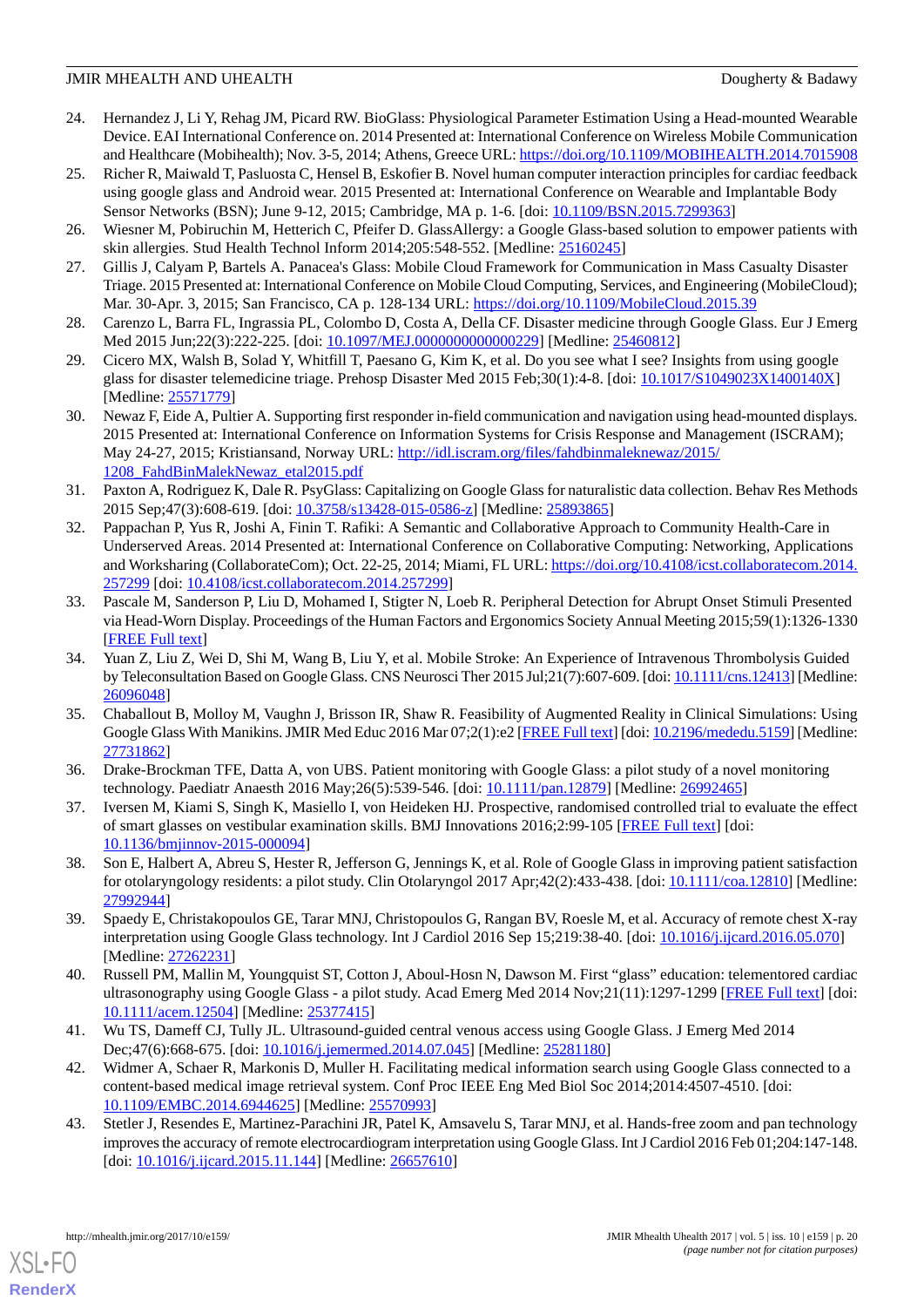- <span id="page-20-13"></span>44. Duong T, Wosik J, Christakopoulos GE, Martínez Parachini JR, Karatasakis A, Tarar MNJ, et al. Interpretation of Coronary Angiograms Recorded Using Google Glass: A Comparative Analysis. J Invasive Cardiol 2015 Oct;27(10):443-446 [\[FREE](http://www.invasivecardiology.com/articles/interpretation-coronary-angiograms-recorded-using-google-glass-comparative-analysis) [Full text\]](http://www.invasivecardiology.com/articles/interpretation-coronary-angiograms-recorded-using-google-glass-comparative-analysis) [Medline: [26429845\]](http://www.ncbi.nlm.nih.gov/entrez/query.fcgi?cmd=Retrieve&db=PubMed&list_uids=26429845&dopt=Abstract)
- <span id="page-20-8"></span>45. Jeroudi OM, Christakopoulos G, Christopoulos G, Kotsia A, Kypreos MA, Rangan BV, et al. Accuracy of remote electrocardiogram interpretation with the use of Google Glass technology. Am J Cardiol 2015 Feb 01;115(3):374-377. [doi: [10.1016/j.amjcard.2014.11.008\]](http://dx.doi.org/10.1016/j.amjcard.2014.11.008) [Medline: [25482681\]](http://www.ncbi.nlm.nih.gov/entrez/query.fcgi?cmd=Retrieve&db=PubMed&list_uids=25482681&dopt=Abstract)
- <span id="page-20-9"></span><span id="page-20-1"></span>46. Vallurupalli S, Paydak H, Agarwal SK, Agrawal M, Assad-Kottner C. Wearable technology to improve education and patient outcomes in a cardiology fellowship program - a feasibility study. Health Technol 2013 Oct 11;3(4):267-270. [doi: [10.1007/s12553-013-0065-4\]](http://dx.doi.org/10.1007/s12553-013-0065-4)
- <span id="page-20-2"></span>47. Benninger B. Google Glass, ultrasound and palpation: the anatomy teacher of the future? Clin Anat 2015 Mar;28(2):152-155. [doi: [10.1002/ca.22480\]](http://dx.doi.org/10.1002/ca.22480) [Medline: [25377631](http://www.ncbi.nlm.nih.gov/entrez/query.fcgi?cmd=Retrieve&db=PubMed&list_uids=25377631&dopt=Abstract)]
- <span id="page-20-3"></span>48. Vaughn J, Lister M, Shaw RJ. Piloting Augmented Reality Technology to Enhance Realism in Clinical Simulation. Comput Inform Nurs 2016 Sep;34(9):402-405. [doi: [10.1097/CIN.0000000000000251](http://dx.doi.org/10.1097/CIN.0000000000000251)] [Medline: [27258807\]](http://www.ncbi.nlm.nih.gov/entrez/query.fcgi?cmd=Retrieve&db=PubMed&list_uids=27258807&dopt=Abstract)
- <span id="page-20-5"></span>49. Zahl DA, Schrader SM, Edwards PC. Student perspectives on using egocentric video recorded by smart glasses to assess communicative and clinical skills with standardised patients. Eur J Dent Educ 2016 Jul 06. [doi: [10.1111/eje.12217\]](http://dx.doi.org/10.1111/eje.12217) [Medline: [27380732](http://www.ncbi.nlm.nih.gov/entrez/query.fcgi?cmd=Retrieve&db=PubMed&list_uids=27380732&dopt=Abstract)]
- <span id="page-20-10"></span>50. Feng S, Caire R, Cortazar B, Turan M, Wong A, Ozcan A. Immunochromatographic diagnostic test analysis using Google Glass. ACS Nano 2014 Mar 25;8(3):3069-3079 [\[FREE Full text\]](http://dx.doi.org/10.1021/nn500614k) [doi: [10.1021/nn500614k](http://dx.doi.org/10.1021/nn500614k)] [Medline: [24571349](http://www.ncbi.nlm.nih.gov/entrez/query.fcgi?cmd=Retrieve&db=PubMed&list_uids=24571349&dopt=Abstract)]
- <span id="page-20-4"></span>51. Spencer RJ, Chang PH, Guimaraes AR, Firth PG. The use of Google Glass for airway assessment and management. Paediatr Anaesth 2014 Sep;24(9):1009-1011. [doi: [10.1111/pan.12496\]](http://dx.doi.org/10.1111/pan.12496) [Medline: [25039494](http://www.ncbi.nlm.nih.gov/entrez/query.fcgi?cmd=Retrieve&db=PubMed&list_uids=25039494&dopt=Abstract)]
- <span id="page-20-6"></span>52. Tully J, Dameff C, Kaib S, Moffitt M. Recording medical students' encounters with standardized patients using Google Glass: providing end-of-life clinical education. Acad Med 2015 Mar;90(3):314-316. [doi: [10.1097/ACM.0000000000000620\]](http://dx.doi.org/10.1097/ACM.0000000000000620) [Medline: [25551855](http://www.ncbi.nlm.nih.gov/entrez/query.fcgi?cmd=Retrieve&db=PubMed&list_uids=25551855&dopt=Abstract)]
- <span id="page-20-7"></span>53. Albrecht U, von JU, Kuebler J, Zoeller C, Lacher M, Muensterer OJ, et al. Google Glass for documentation of medical findings: evaluation in forensic medicine. J Med Internet Res 2014 Feb 12;16(2):e53 [\[FREE Full text](http://www.jmir.org/2014/2/e53/)] [doi: [10.2196/jmir.3225](http://dx.doi.org/10.2196/jmir.3225)] [Medline: [24521935](http://www.ncbi.nlm.nih.gov/entrez/query.fcgi?cmd=Retrieve&db=PubMed&list_uids=24521935&dopt=Abstract)]
- <span id="page-20-11"></span><span id="page-20-0"></span>54. Aldaz G, Shluzas LA, Pickham D, Eris O, Sadler J, Joshi S, et al. Hands-free image capture, data tagging and transfer using Google Glass: a pilot study for improved wound care management. PLoS One 2015;10(4):e0121179 [[FREE Full text](http://dx.plos.org/10.1371/journal.pone.0121179)] [doi: [10.1371/journal.pone.0121179\]](http://dx.doi.org/10.1371/journal.pone.0121179) [Medline: [25902061](http://www.ncbi.nlm.nih.gov/entrez/query.fcgi?cmd=Retrieve&db=PubMed&list_uids=25902061&dopt=Abstract)]
- 55. Chai PR, Babu KM, Boyer EW. The Feasibility and Acceptability of Google Glass for Teletoxicology Consults. J Med Toxicol 2015 Sep;11(3):283-287 [\[FREE Full text\]](http://europepmc.org/abstract/MED/26245879) [doi: [10.1007/s13181-015-0495-7](http://dx.doi.org/10.1007/s13181-015-0495-7)] [Medline: [26245879\]](http://www.ncbi.nlm.nih.gov/entrez/query.fcgi?cmd=Retrieve&db=PubMed&list_uids=26245879&dopt=Abstract)
- <span id="page-20-14"></span><span id="page-20-12"></span>56. Chai PR, Wu RY, Ranney ML, Bird J, Chai S, Zink B, et al. Feasibility and Acceptability of Google Glass for Emergency Department Dermatology Consultations. JAMA Dermatol 2015 Jul;151(7):794-796. [doi: [10.1001/jamadermatol.2015.0248\]](http://dx.doi.org/10.1001/jamadermatol.2015.0248) [Medline: [25874898](http://www.ncbi.nlm.nih.gov/entrez/query.fcgi?cmd=Retrieve&db=PubMed&list_uids=25874898&dopt=Abstract)]
- 57. Muensterer OJ, Lacher M, Zoeller C, Bronstein M, Kübler J. Google Glass in pediatric surgery: an exploratory study. Int J Surg 2014;12(4):281-289 [\[FREE Full text\]](https://linkinghub.elsevier.com/retrieve/pii/S1743-9191(14)00040-5) [doi: [10.1016/j.ijsu.2014.02.003\]](http://dx.doi.org/10.1016/j.ijsu.2014.02.003) [Medline: [24534776](http://www.ncbi.nlm.nih.gov/entrez/query.fcgi?cmd=Retrieve&db=PubMed&list_uids=24534776&dopt=Abstract)]
- <span id="page-20-15"></span>58. Moher D, Shamseer L, Clarke M, Ghersi D, Liberati A, Petticrew M, et al. Preferred reporting items for systematic review and meta-analysis protocols (PRISMA-P) 2015 statement. Syst Rev 2015 Jan;4:1 [\[FREE Full text\]](http://www.systematicreviewsjournal.com/content/4//1) [doi: [10.1186/2046-4053-4-1\]](http://dx.doi.org/10.1186/2046-4053-4-1) [Medline: [25554246\]](http://www.ncbi.nlm.nih.gov/entrez/query.fcgi?cmd=Retrieve&db=PubMed&list_uids=25554246&dopt=Abstract)
- <span id="page-20-17"></span><span id="page-20-16"></span>59. Centre for Reviews and Dissemination. Systematic Reviews: CRD's Guidance for Undertaking Reviews in Health Care (Internet). York, UK; 2009. URL: [https://www.york.ac.uk/media/crd/Systematic\\_Reviews.pdf\[](https://www.york.ac.uk/media/crd/Systematic_Reviews.pdf)[WebCite Cache ID 6pJ0smh62\]](http://www.webcitation.org/

                                            6pJ0smh62)
- 60. Higgins JPT, Green S. The Cochrane Collaboration. 2011. URL:<http://www.cochrane-handbook.org>[\[WebCite Cache ID](http://www.webcitation.org/

                             6pIyMSTKD) [6pIyMSTKD\]](http://www.webcitation.org/

                                            6pIyMSTKD)
- 61. Bartolucci AW. Overview, strengths, limitations of systematic reviews and meta-analyses. In: Chiappelli F, editor. Evidence-Based Practice: Toward Optimizing Clinical Outcomes. Berlin, Germany: Springer-Verlag; 2010:34.
- 62. Dubben H, Beck-Bornholdt H. Systematic review of publication bias in studies on publication bias. BMJ 2005 Aug 20;331(7514):433-434 [[FREE Full text](http://europepmc.org/abstract/MED/15937056)] [doi: [10.1136/bmj.38478.497164.F7](http://dx.doi.org/10.1136/bmj.38478.497164.F7)] [Medline: [15937056](http://www.ncbi.nlm.nih.gov/entrez/query.fcgi?cmd=Retrieve&db=PubMed&list_uids=15937056&dopt=Abstract)]

### **Abbreviations**

**ASD:** autism spectrum disorder **ECG:** electrocardiogram **GG:** Google Glass **PD:** Parkinson's Disease **RDT:** rapid diagnostic test **SAD:** social anxiety disorder **SP:** standardized patient